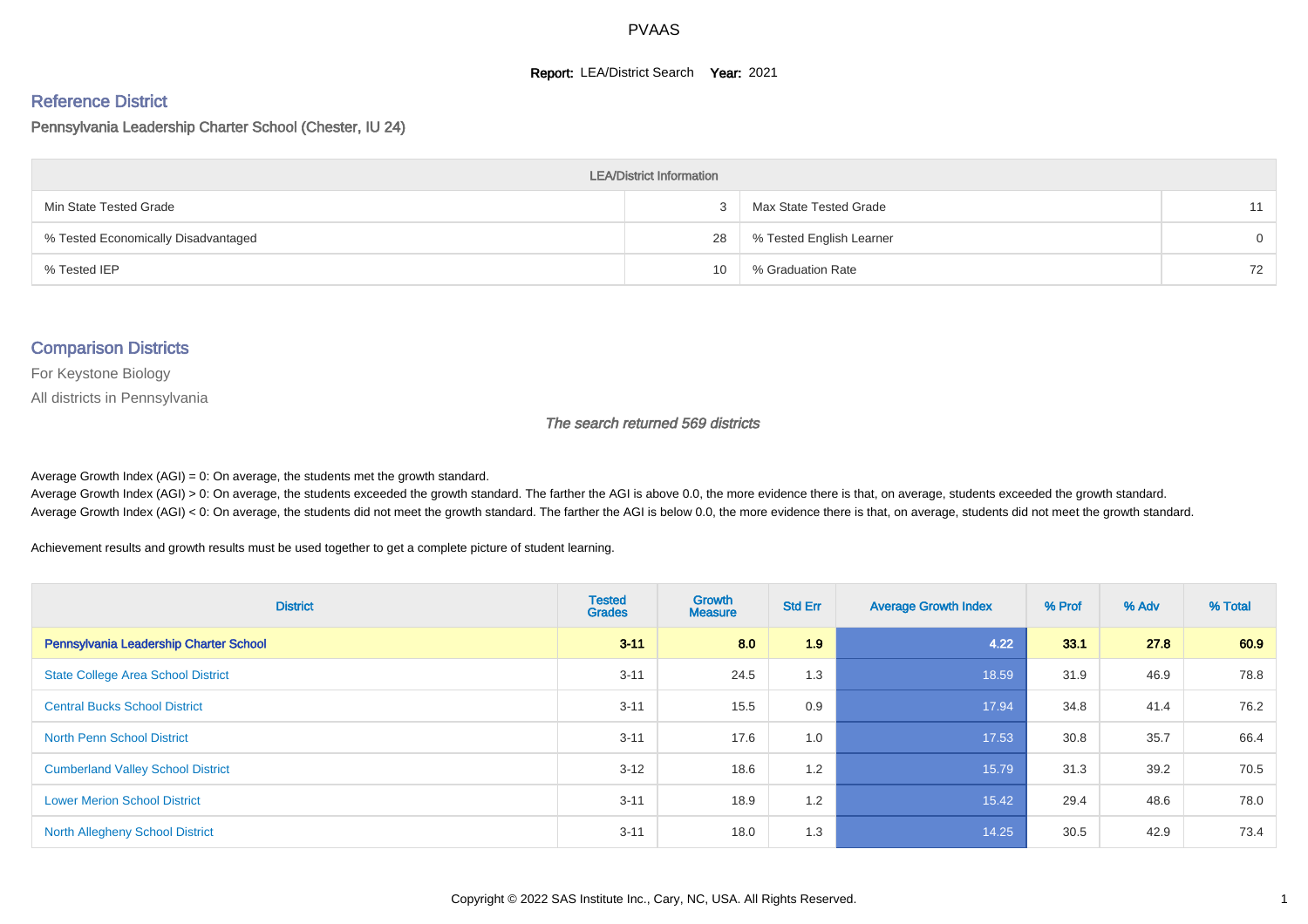| <b>District</b>                               | <b>Tested</b><br><b>Grades</b> | <b>Growth</b><br><b>Measure</b> | <b>Std Err</b> | <b>Average Growth Index</b> | % Prof | % Adv | % Total |
|-----------------------------------------------|--------------------------------|---------------------------------|----------------|-----------------------------|--------|-------|---------|
| Pennsylvania Leadership Charter School        | $3 - 11$                       | 8.0                             | 1.9            | 4.22                        | 33.1   | 27.8  | 60.9    |
| <b>Dallastown Area School District</b>        | $3 - 11$                       | 19.9                            | 1.4            | 14.14                       | 36.8   | 34.2  | 71.0    |
| <b>Spring-Ford Area School District</b>       | $3 - 11$                       | 16.6                            | 1.2            | 14.02                       | 30.4   | 45.3  | 75.7    |
| <b>Colonial School District</b>               | $3 - 11$                       | 22.1                            | 1.6            | 13.55                       | 27.2   | 43.5  | 70.6    |
| <b>Souderton Area School District</b>         | $3 - 11$                       | 18.5                            | 1.4            | 12.86                       | 39.2   | 31.2  | 70.4    |
| <b>Tyrone Area School District</b>            | $3 - 12$                       | 29.2                            | 2.3            | 12.86                       | 36.6   | 29.1  | 65.7    |
| <b>Council Rock School District</b>           | $3 - 11$                       | 13.5                            | 1.1            | 12.27                       | 32.0   | 35.4  | 67.4    |
| <b>Littlestown Area School District</b>       | $3 - 11$                       | 28.7                            | 2.4            | 11.83                       | 38.4   | 29.3  | 67.7    |
| <b>Warwick School District</b>                | $3 - 11$                       | 21.7                            | 1.8            | 11.76                       | 27.7   | 36.3  | 64.0    |
| <b>Hempfield School District</b>              | $3 - 11$                       | 13.4                            | 1.3            | 10.53                       | 29.9   | 36.8  | 66.7    |
| <b>Derry Township School District</b>         | $3 - 10$                       | 20.1                            | 2.0            | 10.20                       | 32.8   | 46.9  | 79.7    |
| <b>Loyalsock Township School District</b>     | $3-12$                         | 26.7                            | 2.7            | 9.92                        | 36.8   | 35.1  | 71.9    |
| New Hope-Solebury School District             | $3 - 11$                       | 28.8                            | 2.9            | 9.77                        | 31.6   | 50.0  | 81.6    |
| <b>Delaware Valley School District</b>        | $3 - 11$                       | 15.7                            | 1.6            | 9.62                        | 36.7   | 32.1  | 68.8    |
| Fox Chapel Area School District               | $3 - 11$                       | 17.6                            | 1.9            | 9.47                        | 22.9   | 52.0  | 74.9    |
| <b>Wayne Highlands School District</b>        | $3 - 11$                       | 22.5                            | 2.5            | 9.16                        | 33.8   | 40.4  | 74.2    |
| <b>Unionville-Chadds Ford School District</b> | $3 - 11$                       | 15.8                            | 1.7            | 9.12                        | 31.2   | 48.0  | 79.2    |
| Palmyra Area School District                  | $3 - 11$                       | 16.2                            | 1.8            | 9.02                        | 38.8   | 34.0  | 72.8    |
| <b>Marple Newtown School District</b>         | $3 - 11$                       | 20.6                            | 2.3            | 8.95                        | 31.1   | 42.7  | 73.8    |
| <b>Central York School District</b>           | $3 - 12$                       | 12.9                            | 1.5            | 8.64                        | 31.4   | 24.1  | 55.5    |
| <b>Saucon Valley School District</b>          | $3 - 11$                       | 18.9                            | 2.2            | 8.48                        | 26.0   | 39.6  | 65.6    |
| <b>Southern York County School District</b>   | $3 - 11$                       | 15.5                            | 1.8            | 8.48                        | 37.6   | 29.2  | 66.8    |
| <b>Upper Darby School District</b>            | $3 - 12$                       | 11.2                            | 1.4            | 8.28                        | 23.8   | 11.8  | 35.6    |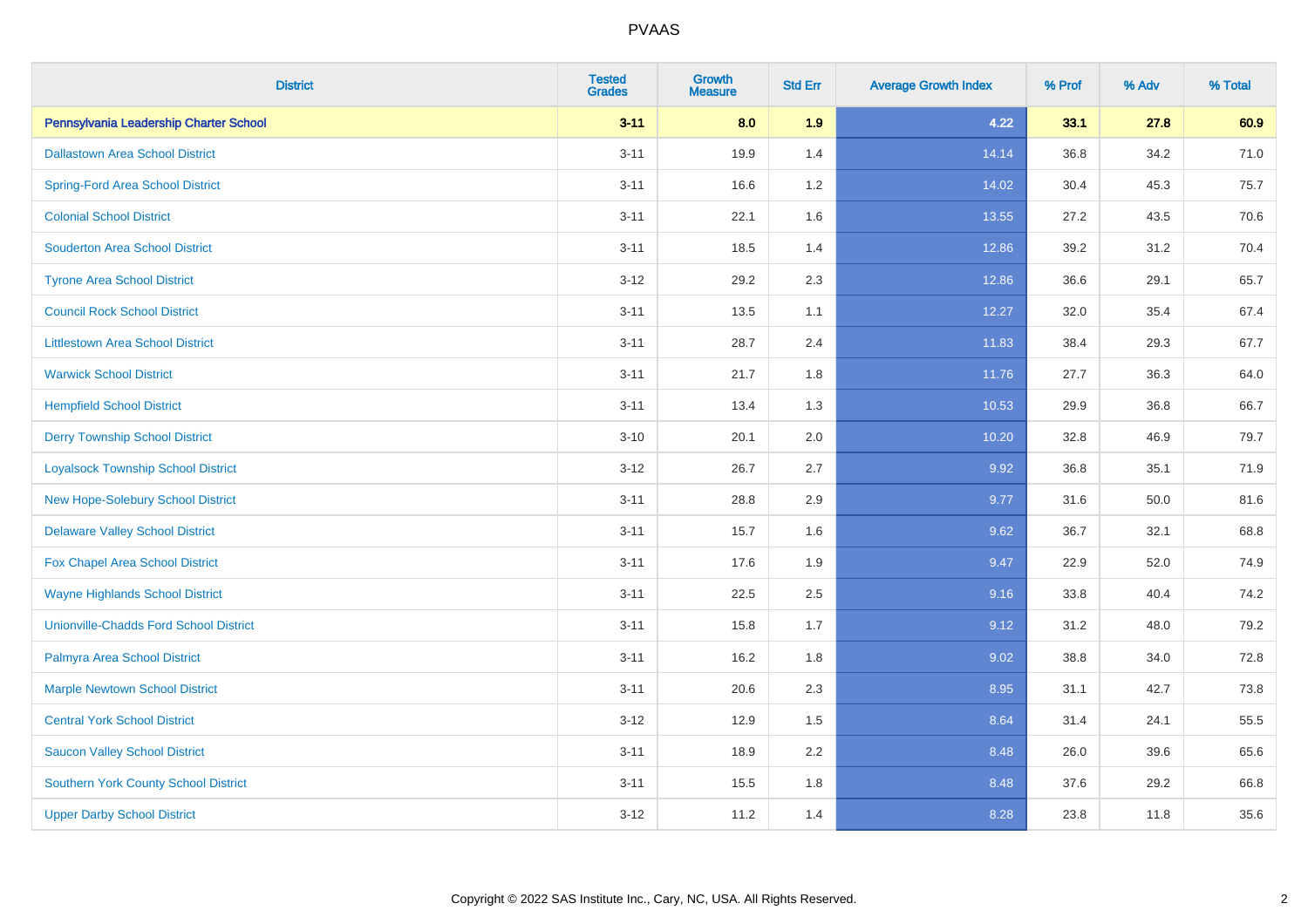| <b>District</b>                           | <b>Tested</b><br><b>Grades</b> | <b>Growth</b><br><b>Measure</b> | <b>Std Err</b> | <b>Average Growth Index</b> | % Prof | % Adv | % Total |
|-------------------------------------------|--------------------------------|---------------------------------|----------------|-----------------------------|--------|-------|---------|
| Pennsylvania Leadership Charter School    | $3 - 11$                       | 8.0                             | 1.9            | 4.22                        | 33.1   | 27.8  | 60.9    |
| <b>Collegium Charter School</b>           | $3 - 10$                       | 21.2                            | 2.6            | 8.18                        | 25.4   | 16.4  | 41.8    |
| <b>Peters Township School District</b>    | $3 - 11$                       | 14.1                            | 1.7            | 8.16                        | 35.2   | 41.6  | 76.8    |
| <b>Upper Saint Clair School District</b>  | $3 - 11$                       | 13.8                            | 1.8            | 7.86                        | 32.2   | 44.5  | 76.7    |
| <b>Mifflin County School District</b>     | $3 - 11$                       | 12.3                            | 1.6            | 7.69                        | 35.1   | 15.1  | 50.3    |
| <b>East Penn School District</b>          | $3 - 11$                       | 8.9                             | 1.2            | 7.61                        | 32.8   | 26.4  | 59.2    |
| <b>Manheim Township School District</b>   | $3-12$                         | 10.9                            | 1.5            | 7.51                        | 30.9   | 31.0  | 61.9    |
| <b>Mountain View School District</b>      | $3 - 11$                       | 24.2                            | 3.4            | 7.20                        | 45.8   | 37.3  | 83.0    |
| <b>Danville Area School District</b>      | $3 - 11$                       | 18.4                            | 2.6            | 7.19                        | 32.0   | 46.1  | 78.1    |
| <b>Upper Merion Area School District</b>  | $3 - 11$                       | 14.0                            | 2.0            | 7.15                        | 34.4   | 32.6  | 67.0    |
| <b>Whitehall-Coplay School District</b>   | $3 - 11$                       | 11.8                            | 1.7            | 7.06                        | 32.3   | 21.7  | 54.0    |
| <b>Camp Hill School District</b>          | $3 - 12$                       | 20.7                            | 2.9            | 7.00                        | 32.3   | 41.4  | 73.7    |
| <b>Methacton School District</b>          | $3 - 11$                       | 11.0                            | 1.6            | 6.94                        | 36.0   | 33.6  | 69.6    |
| <b>Millcreek Township School District</b> | $3 - 11$                       | 9.1                             | 1.4            | 6.61                        | 34.5   | 30.1  | 64.6    |
| <b>Neshaminy School District</b>          | $3 - 11$                       | 8.6                             | 1.3            | 6.56                        | 31.3   | 23.9  | 55.2    |
| <b>Manheim Central School District</b>    | $3 - 11$                       | 12.8                            | 2.0            | 6.52                        | 27.8   | 35.4  | 63.2    |
| <b>Cocalico School District</b>           | $3 - 11$                       | 12.3                            | 1.9            | 6.48                        | 28.2   | 32.3  | 60.5    |
| <b>Armstrong School District</b>          | $3 - 11$                       | 9.8                             | 1.6            | 6.22                        | 32.8   | 24.6  | 57.4    |
| <b>Tuscarora School District</b>          | $3 - 11$                       | 13.4                            | 2.2            | 6.20                        | 37.1   | 26.3  | 63.4    |
| <b>Franklin Regional School District</b>  | $3 - 11$                       | 11.3                            | 1.8            | 6.13                        | 30.0   | 35.0  | 65.0    |
| <b>Agora Cyber Charter School</b>         | $3 - 11$                       | 14.6                            | 2.4            | 6.03                        | 24.7   | 19.5  | 44.2    |
| <b>Indiana Area School District</b>       | $3 - 11$                       | 12.0                            | 2.0            | 5.98                        | 30.0   | 30.4  | 60.3    |
| <b>Punxsutawney Area School District</b>  | $3 - 11$                       | 15.8                            | 2.7            | 5.83                        | 18.6   | 29.0  | 47.6    |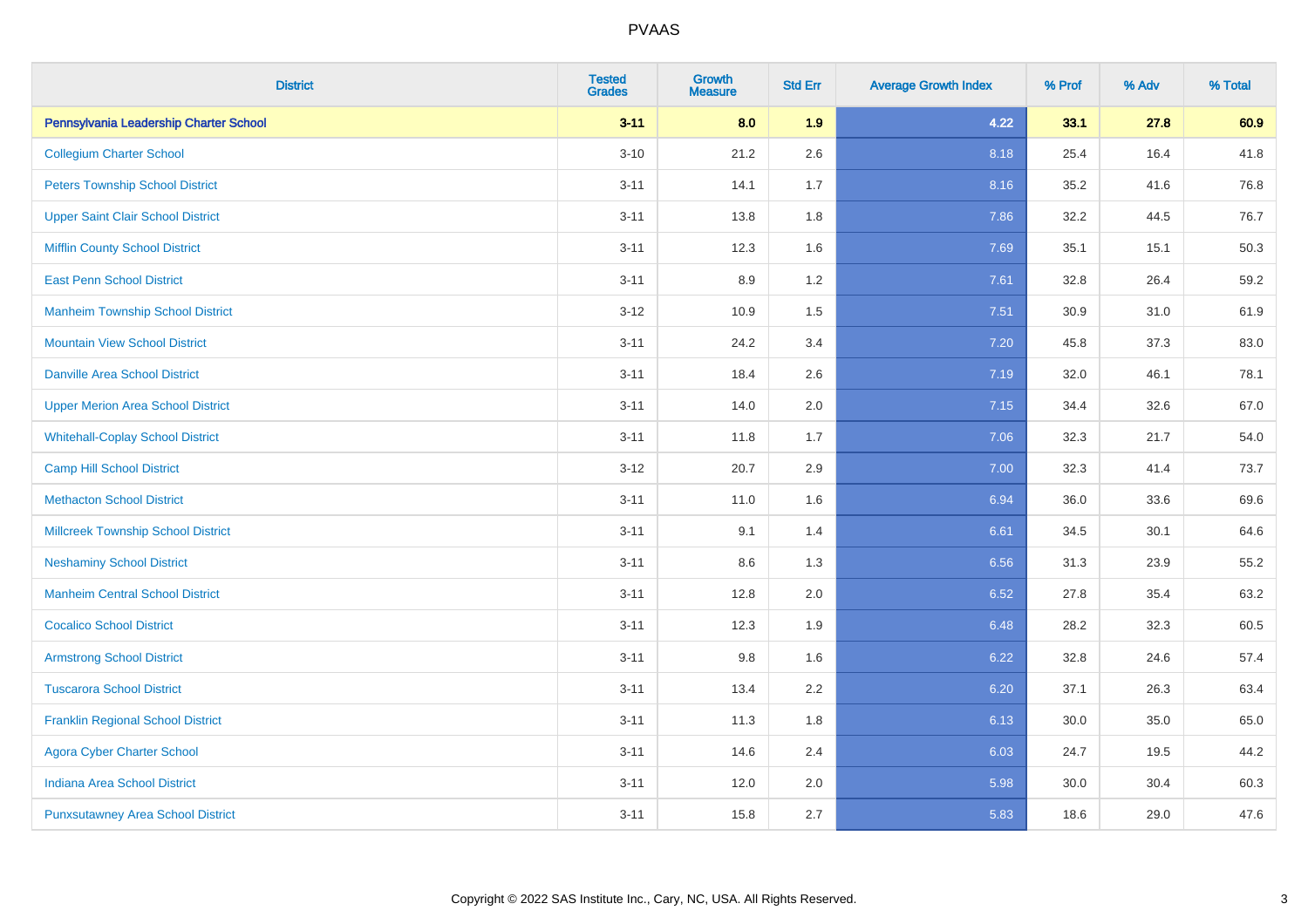| <b>District</b>                              | <b>Tested</b><br><b>Grades</b> | <b>Growth</b><br><b>Measure</b> | <b>Std Err</b> | <b>Average Growth Index</b> | % Prof | % Adv | % Total |
|----------------------------------------------|--------------------------------|---------------------------------|----------------|-----------------------------|--------|-------|---------|
| Pennsylvania Leadership Charter School       | $3 - 11$                       | 8.0                             | 1.9            | 4.22                        | 33.1   | 27.8  | 60.9    |
| <b>Blue Mountain School District</b>         | $3 - 10$                       | 12.2                            | 2.1            | 5.81                        | 30.7   | 26.1  | 56.8    |
| <b>Harbor Creek School District</b>          | $3 - 11$                       | 13.4                            | 2.3            | 5.80                        | 34.5   | 40.7  | 75.2    |
| <b>Pequea Valley School District</b>         | $3 - 11$                       | 18.0                            | 3.1            | 5.74                        | 29.2   | 37.5  | 66.7    |
| Lampeter-Strasburg School District           | $3 - 12$                       | 11.0                            | 1.9            | 5.69                        | 35.4   | 32.3  | 67.7    |
| <b>Hermitage School District</b>             | $3 - 12$                       | 14.0                            | 2.5            | 5.59                        | 34.0   | 27.0  | 61.0    |
| <b>Pine-Richland School District</b>         | $3 - 11$                       | 9.3                             | 1.7            | 5.56                        | 42.3   | 35.8  | 78.1    |
| <b>Lake-Lehman School District</b>           | $3 - 11$                       | 14.9                            | 2.8            | 5.34                        | 25.8   | 22.5  | 48.3    |
| Penns Valley Area School District            | $3 - 12$                       | 14.1                            | 2.6            | 5.33                        | 29.6   | 23.3  | 52.9    |
| <b>Avon Grove School District</b>            | $3 - 10$                       | 7.6                             | 1.4            | 5.29                        | 33.7   | 33.2  | 67.0    |
| <b>Cornwall-Lebanon School District</b>      | $3 - 11$                       | 8.2                             | 1.6            | 5.24                        | 28.0   | 20.5  | 48.6    |
| <b>West Branch Area School District</b>      | $3 - 11$                       | 17.0                            | 3.3            | 5.20                        | 47.1   | 19.1  | 66.2    |
| <b>Fleetwood Area School District</b>        | $3 - 10$                       | 10.4                            | 2.0            | 5.19                        | 31.7   | 25.8  | 57.5    |
| <b>Pennridge School District</b>             | $3 - 10$                       | 7.4                             | 1.5            | 5.10                        | 32.0   | 27.6  | 59.6    |
| Pen Argyl Area School District               | $3 - 12$                       | 12.8                            | 2.5            | 5.10                        | 28.5   | 23.8  | 52.3    |
| <b>Berlin Brothersvalley School District</b> | $3 - 11$                       | 19.6                            | 4.0            | 4.93                        | 28.3   | 41.3  | 69.6    |
| <b>Easton Area School District</b>           | $3 - 12$                       | 6.3                             | 1.3            | 4.91                        | 24.1   | 13.0  | 37.1    |
| <b>Quaker Valley School District</b>         | $3 - 11$                       | 12.2                            | 2.5            | 4.90                        | 39.5   | 26.4  | 65.9    |
| <b>Belle Vernon Area School District</b>     | $3 - 11$                       | 11.1                            | 2.3            | 4.88                        | 31.6   | 25.4  | 57.1    |
| <b>Lehighton Area School District</b>        | $3 - 11$                       | 11.4                            | 2.4            | 4.84                        | 30.5   | 24.9  | 55.3    |
| <b>Iroquois School District</b>              | $3 - 11$                       | 13.6                            | 2.8            | 4.83                        | 33.3   | 16.0  | 49.4    |
| <b>Penn Manor School District</b>            | $3 - 11$                       | 7.1                             | 1.5            | 4.82                        | 26.7   | 20.5  | 47.2    |
| <b>Lakeland School District</b>              | $3 - 11$                       | 13.3                            | 2.8            | 4.80                        | 22.2   | 21.2  | 43.4    |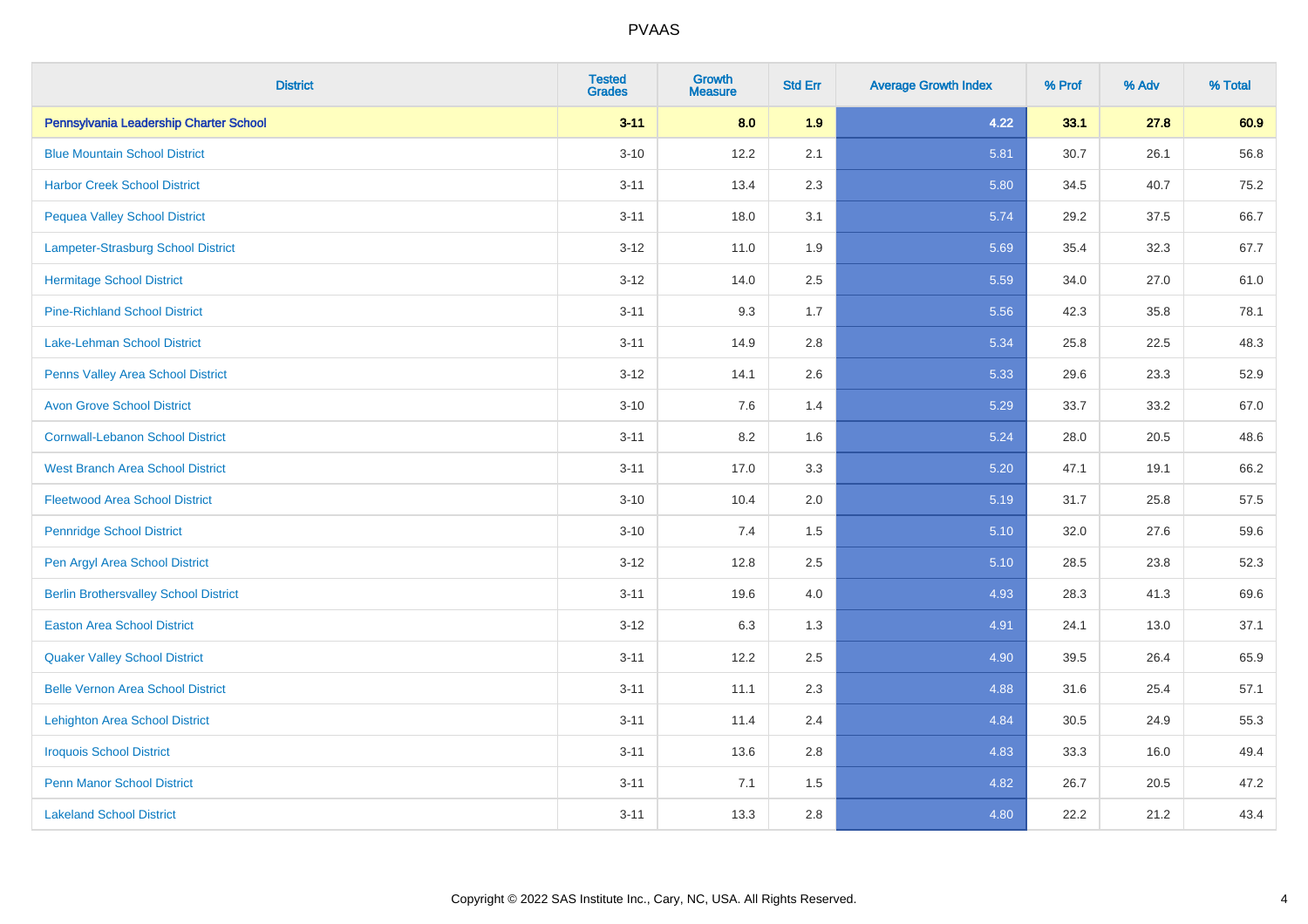| <b>District</b>                                | <b>Tested</b><br><b>Grades</b> | <b>Growth</b><br><b>Measure</b> | <b>Std Err</b> | <b>Average Growth Index</b> | % Prof | % Adv | % Total |
|------------------------------------------------|--------------------------------|---------------------------------|----------------|-----------------------------|--------|-------|---------|
| Pennsylvania Leadership Charter School         | $3 - 11$                       | 8.0                             | 1.9            | 4.22                        | 33.1   | 27.8  | 60.9    |
| <b>West Perry School District</b>              | $3 - 11$                       | 11.0                            | 2.3            | 4.76                        | 26.9   | 20.5  | 47.4    |
| <b>Stroudsburg Area School District</b>        | $3 - 11$                       | 7.5                             | 1.6            | 4.70                        | 30.4   | 18.3  | 48.7    |
| Northern York County School District           | $3 - 11$                       | 8.4                             | 1.8            | 4.63                        | 24.3   | 23.1  | 47.4    |
| <b>Conewago Valley School District</b>         | $3 - 12$                       | 7.6                             | 1.7            | 4.46                        | 41.3   | 19.4  | 60.6    |
| <b>Montrose Area School District</b>           | $3 - 10$                       | 12.3                            | 2.8            | 4.41                        | 37.8   | 28.9  | 66.7    |
| <b>Pennsbury School District</b>               | $3 - 11$                       | 5.6                             | 1.3            | 4.38                        | 37.7   | 27.7  | 65.4    |
| <b>Lower Moreland Township School District</b> | $3 - 11$                       | 8.7                             | 2.0            | 4.35                        | 38.2   | 33.2  | 71.4    |
| <b>West Allegheny School District</b>          | $3 - 12$                       | 8.6                             | 2.0            | 4.34                        | 37.3   | 27.2  | 64.5    |
| <b>Coudersport Area School District</b>        | $3 - 11$                       | 14.8                            | 3.4            | 4.33                        | 34.7   | 28.0  | 62.7    |
| Maritime Academy Charter School                | $3 - 10$                       | 13.2                            | 3.1            | 4.29                        | 24.0   | 1.3   | 25.3    |
| <b>Wallenpaupack Area School District</b>      | $3 - 11$                       | 8.8                             | 2.1            | 4.28                        | 28.5   | 18.9  | 47.4    |
| Pennsylvania Leadership Charter School         | $3 - 11$                       | 8.0                             | 1.9            | 4.22                        | 33.1   | 27.8  | 60.9    |
| <b>Elizabethtown Area School District</b>      | $3 - 12$                       | 7.1                             | 1.7            | 4.19                        | 36.4   | 27.6  | 64.0    |
| <b>Laurel School District</b>                  | $3 - 11$                       | 13.0                            | 3.1            | 4.19                        | 30.3   | 15.7  | 46.1    |
| <b>Valley View School District</b>             | $3 - 11$                       | 9.3                             | 2.2            | 4.18                        | 26.6   | 23.1  | 49.7    |
| <b>Ephrata Area School District</b>            | $3 - 11$                       | $6.8\,$                         | 1.7            | 4.08                        | 31.6   | 17.1  | 48.8    |
| Downingtown Area School District               | $3 - 11$                       | 4.4                             | 1.1            | 4.06                        | 30.1   | 32.0  | 62.2    |
| <b>Radnor Township School District</b>         | $3 - 12$                       | 7.5                             | 1.9            | 4.03                        | 33.0   | 38.3  | 71.3    |
| <b>Abington Heights School District</b>        | $3 - 11$                       | $6.7\,$                         | 1.7            | 4.00                        | 33.8   | 31.7  | 65.5    |
| Phoenixville Area School District              | $3 - 11$                       | 7.3                             | 1.8            | 3.96                        | 32.3   | 27.6  | 59.8    |
| <b>Dallas School District</b>                  | $3 - 11$                       | 8.1                             | 2.1            | 3.87                        | 32.4   | 22.4  | 54.8    |
| <b>Warrior Run School District</b>             | $3 - 11$                       | 10.5                            | 2.7            | 3.86                        | 34.1   | 16.8  | 50.9    |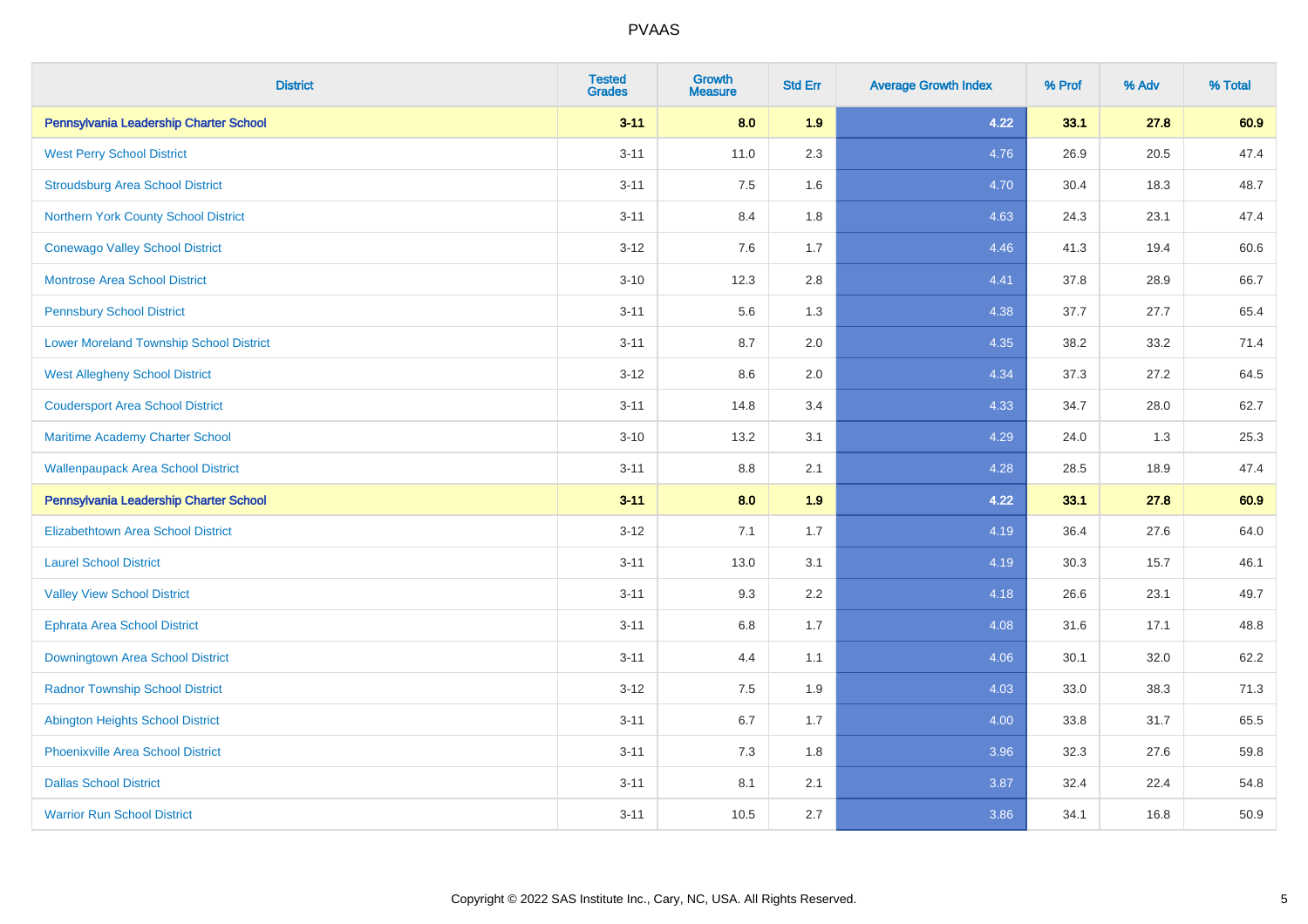| <b>District</b>                            | <b>Tested</b><br><b>Grades</b> | <b>Growth</b><br><b>Measure</b> | <b>Std Err</b> | <b>Average Growth Index</b> | % Prof | % Adv | % Total |
|--------------------------------------------|--------------------------------|---------------------------------|----------------|-----------------------------|--------|-------|---------|
| Pennsylvania Leadership Charter School     | $3 - 11$                       | 8.0                             | 1.9            | 4.22                        | 33.1   | 27.8  | 60.9    |
| <b>Hazleton Area School District</b>       | $3 - 11$                       | 6.0                             | 1.6            | 3.85                        | 20.5   | 9.0   | 29.5    |
| <b>Juniata County School District</b>      | $3 - 12$                       | 7.7                             | 2.0            | 3.81                        | 22.9   | 18.9  | 41.8    |
| <b>Hampton Township School District</b>    | $3 - 11$                       | 7.4                             | 2.0            | 3.79                        | 37.9   | 39.2  | 77.0    |
| <b>Dover Area School District</b>          | $3 - 12$                       | 7.1                             | 1.9            | 3.78                        | 33.0   | 18.7  | 51.7    |
| <b>Spring Cove School District</b>         | $3 - 11$                       | 9.1                             | 2.4            | 3.77                        | 31.8   | 25.4  | 57.1    |
| <b>Reading School District</b>             | $3 - 11$                       | 4.3                             | 1.2            | 3.71                        | 16.8   | 6.0   | 22.8    |
| <b>William Penn School District</b>        | $3 - 12$                       | 7.0                             | 1.9            | 3.61                        | 14.0   | 7.2   | 21.3    |
| <b>Tredyffrin-Easttown School District</b> | $3 - 10$                       | 8.7                             | 2.4            | 3.57                        | 35.2   | 35.8  | 71.0    |
| Oil City Area School District              | $3 - 11$                       | 8.6                             | 2.4            | 3.56                        | 29.1   | 13.1  | 42.2    |
| <b>York Suburban School District</b>       | $3 - 11$                       | 7.4                             | 2.1            | 3.55                        | 24.9   | 31.2  | 56.1    |
| North Pocono School District               | $3 - 11$                       | 13.1                            | 3.7            | 3.54                        | 31.4   | 33.3  | 64.7    |
| <b>Mars Area School District</b>           | $3 - 10$                       | 6.6                             | 1.9            | 3.45                        | 36.7   | 32.4  | 69.1    |
| <b>Fairview School District</b>            | $3 - 11$                       | 8.3                             | 2.4            | 3.43                        | 41.9   | 34.9  | 76.7    |
| <b>Wilmington Area School District</b>     | $3 - 11$                       | 11.1                            | 3.3            | 3.37                        | 29.8   | 26.2  | 56.0    |
| <b>Conrad Weiser Area School District</b>  | $3 - 11$                       | 7.1                             | 2.1            | 3.34                        | 28.2   | 14.4  | 42.6    |
| <b>Bellefonte Area School District</b>     | $3 - 11$                       | 6.7                             | 2.0            | 3.34                        | 28.8   | 21.5  | 50.2    |
| <b>Kutztown Area School District</b>       | $3 - 12$                       | 9.3                             | 2.8            | 3.34                        | 38.5   | 14.6  | 53.2    |
| South Fayette Township School District     | $3 - 11$                       | 6.0                             | 1.8            | 3.33                        | 32.2   | 38.3  | 70.5    |
| <b>Steel Valley School District</b>        | $3 - 11$                       | 11.1                            | 3.3            | 3.33                        | 34.8   | 10.1  | 44.9    |
| <b>Upper Dauphin Area School District</b>  | $3 - 11$                       | 16.5                            | 5.1            | 3.26                        | 37.5   | 26.8  | 64.3    |
| <b>Penncrest School District</b>           | $3 - 11$                       | 6.0                             | 1.9            | 3.24                        | 31.1   | 16.9  | 48.0    |
| <b>Apollo-Ridge School District</b>        | $3 - 12$                       | 9.5                             | 3.0            | 3.23                        | 34.0   | 9.4   | 43.4    |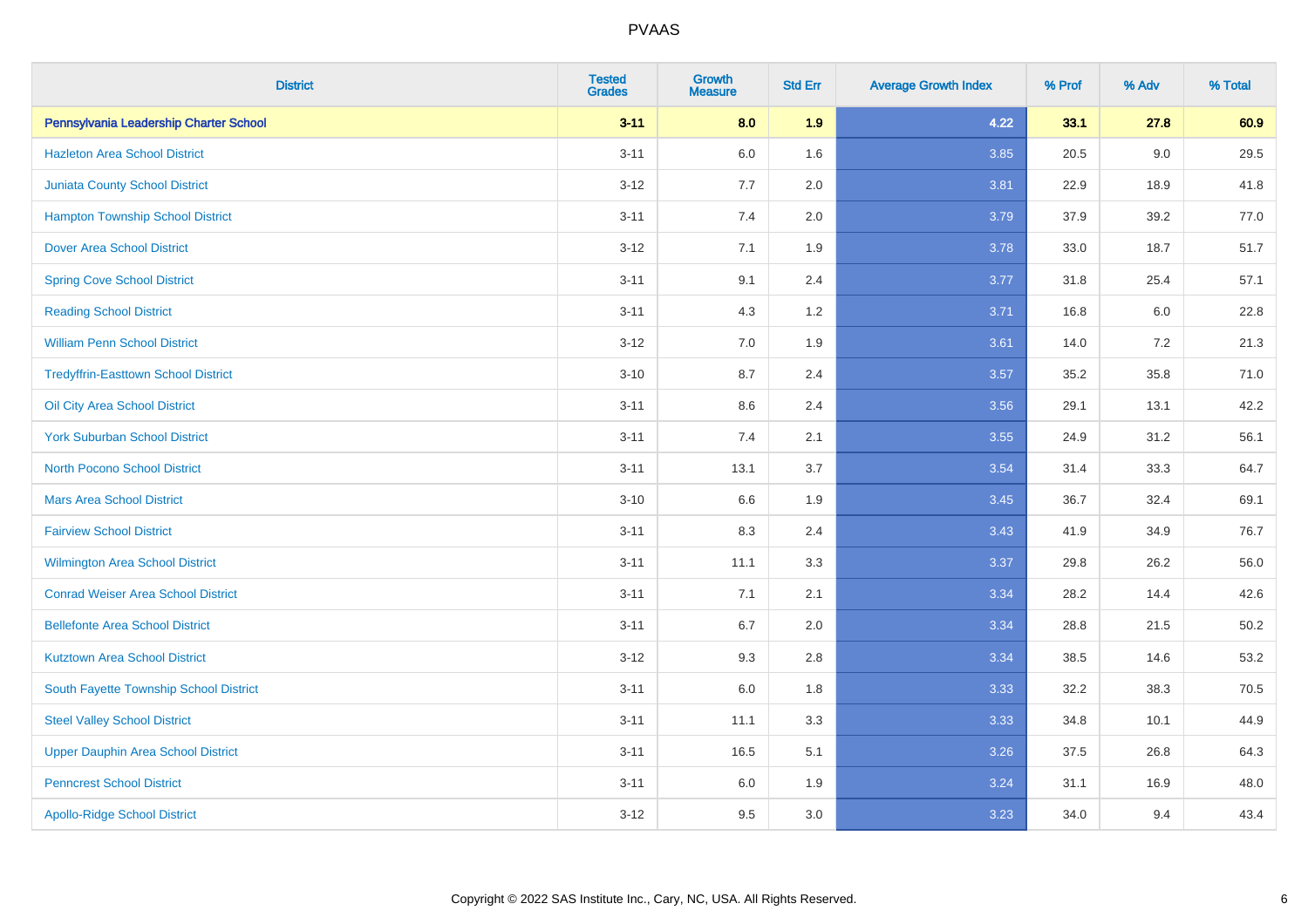| <b>District</b>                                    | <b>Tested</b><br><b>Grades</b> | Growth<br><b>Measure</b> | <b>Std Err</b> | <b>Average Growth Index</b> | % Prof | % Adv | % Total |
|----------------------------------------------------|--------------------------------|--------------------------|----------------|-----------------------------|--------|-------|---------|
| Pennsylvania Leadership Charter School             | $3 - 11$                       | 8.0                      | 1.9            | 4.22                        | 33.1   | 27.8  | 60.9    |
| <b>Avon Grove Charter School</b>                   | $3 - 11$                       | $9.8\,$                  | 3.1            | 3.18                        | 32.4   | 26.0  | 58.4    |
| 21st Century Cyber Charter School                  | $6 - 12$                       | 6.6                      | 2.1            | 3.16                        | 29.0   | 21.8  | 50.8    |
| <b>Greenwood School District</b>                   | $3 - 11$                       | 11.3                     | 3.6            | 3.14                        | 31.2   | 32.8  | 63.9    |
| Capital Area School for the Arts Charter School    | $9 - 11$                       | 14.2                     | 4.5            | 3.13                        | 27.5   | 30.0  | 57.5    |
| <b>Kane Area School District</b>                   | $3 - 10$                       | $8.8\,$                  | 2.9            | 3.07                        | 31.4   | 19.8  | 51.2    |
| <b>Upper Perkiomen School District</b>             | $3 - 11$                       | 5.7                      | 1.9            | 3.04                        | 25.4   | 19.9  | 45.4    |
| <b>Lower Dauphin School District</b>               | $3 - 11$                       | 5.3                      | 1.8            | 3.03                        | 30.6   | 26.8  | 57.5    |
| Allegheny-Clarion Valley School District           | $3 - 10$                       | 12.3                     | 4.1            | 3.03                        | 33.3   | 19.0  | 52.4    |
| <b>Line Mountain School District</b>               | $3 - 11$                       | 11.7                     | 3.9            | 3.01                        | 40.4   | 42.3  | 82.7    |
| <b>Bald Eagle Area School District</b>             | $3 - 11$                       | 7.6                      | 2.5            | 3.00                        | 31.6   | 15.6  | 47.3    |
| <b>Canton Area School District</b>                 | $3 - 11$                       | 8.4                      | 2.9            | 2.92                        | 13.8   | 23.0  | 36.8    |
| South Butler County School District                | $3 - 10$                       | 6.3                      | 2.2            | 2.80                        | 37.8   | 19.2  | 57.0    |
| <b>Great Valley School District</b>                | $3 - 11$                       | 5.4                      | 2.0            | 2.77                        | 33.8   | 33.5  | 67.3    |
| <b>Donegal School District</b>                     | $3 - 12$                       | 5.9                      | 2.2            | 2.72                        | 34.1   | 23.1  | 57.2    |
| <b>Tamaqua Area School District</b>                | $3 - 12$                       | 6.5                      | 2.4            | 2.72                        | 34.3   | 17.5  | 51.8    |
| <b>Crawford Central School District</b>            | $3 - 11$                       | 5.7                      | 2.1            | 2.71                        | 26.4   | 15.8  | 42.1    |
| Saint Marys Area School District                   | $3 - 11$                       | 6.0                      | 2.2            | 2.69                        | 35.4   | 18.3  | 53.7    |
| <b>Bedford Area School District</b>                | $3 - 11$                       | 6.4                      | 2.4            | 2.68                        | 31.0   | 20.6  | 51.6    |
| <b>Commonwealth Charter Academy Charter School</b> | $3 - 10$                       | 4.2                      | 1.6            | 2.68                        | 27.0   | 15.6  | 42.5    |
| <b>Palisades School District</b>                   | $3 - 11$                       | 7.7                      | 2.9            | 2.66                        | 27.8   | 20.3  | 48.1    |
| <b>Northern Tioga School District</b>              | $3 - 12$                       | 6.8                      | 2.6            | 2.64                        | 25.0   | 16.9  | 41.9    |
| <b>Homer-Center School District</b>                | $3 - 11$                       | 8.8                      | 3.5            | 2.53                        | 38.0   | 17.7  | 55.8    |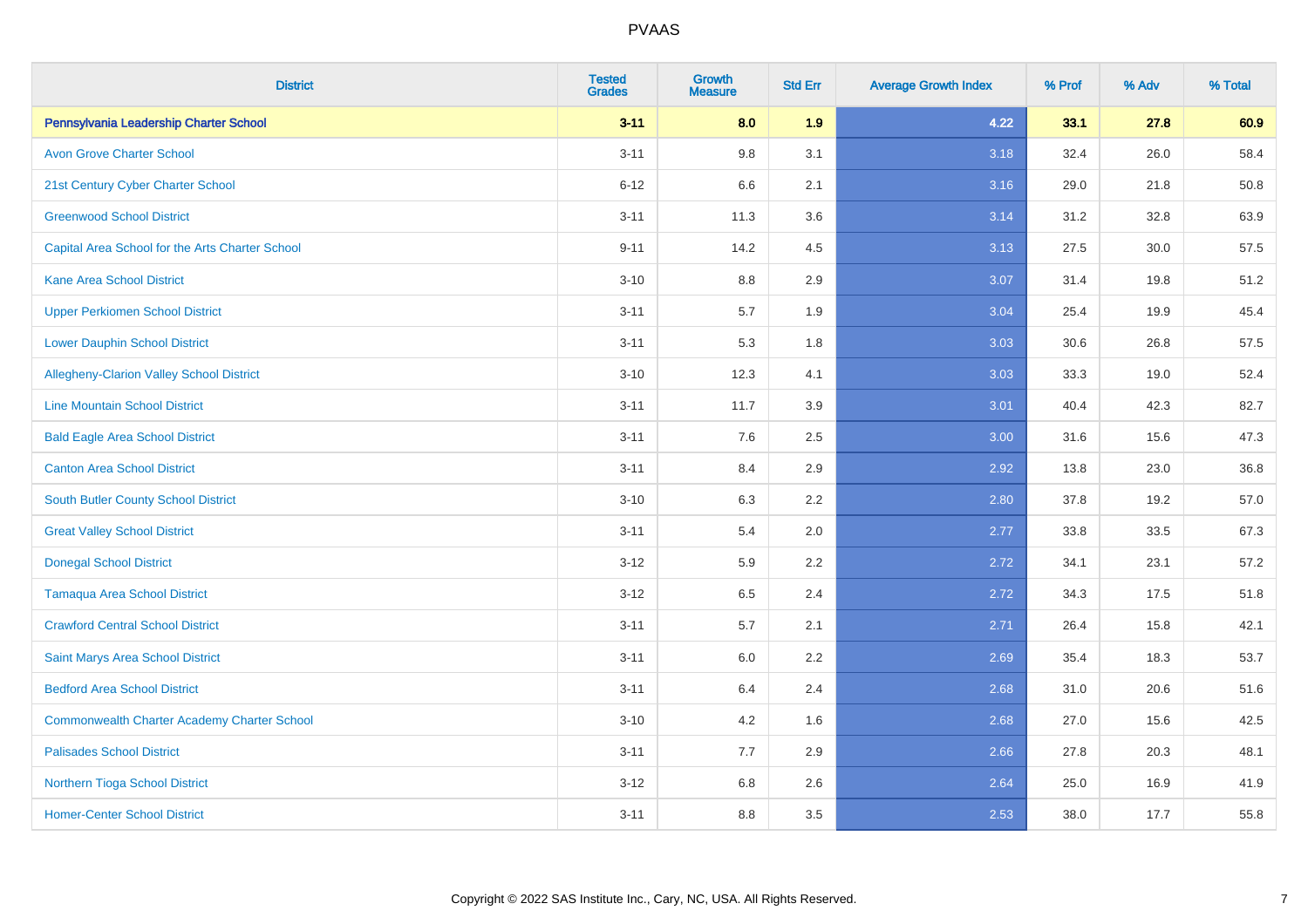| <b>District</b>                                | <b>Tested</b><br><b>Grades</b> | <b>Growth</b><br><b>Measure</b> | <b>Std Err</b> | <b>Average Growth Index</b> | % Prof | % Adv | % Total |
|------------------------------------------------|--------------------------------|---------------------------------|----------------|-----------------------------|--------|-------|---------|
| Pennsylvania Leadership Charter School         | $3 - 11$                       | 8.0                             | 1.9            | 4.22                        | 33.1   | 27.8  | 60.9    |
| Northern Lehigh School District                | $3 - 12$                       | 6.1                             | 2.5            | 2.42                        | 21.4   | 18.0  | 39.3    |
| <b>Bentworth School District</b>               | $3 - 11$                       | 7.0                             | 3.0            | 2.36                        | 26.6   | 17.0  | 43.6    |
| <b>Red Lion Area School District</b>           | $3 - 11$                       | 4.5                             | 1.9            | 2.31                        | 32.3   | 21.5  | 53.8    |
| Huntingdon Area School District                | $3 - 11$                       | 5.8                             | 2.6            | 2.28                        | 27.8   | 17.4  | 45.2    |
| <b>Brandywine Heights Area School District</b> | $3 - 11$                       | 5.8                             | 2.6            | 2.27                        | 27.7   | 28.6  | 56.2    |
| East Pennsboro Area School District            | $3 - 11$                       | 4.8                             | 2.1            | 2.26                        | 36.8   | 16.9  | 53.7    |
| <b>Wallingford-Swarthmore School District</b>  | $3 - 10$                       | 5.0                             | 2.2            | 2.25                        | 33.3   | 37.1  | 70.4    |
| <b>Glendale School District</b>                | $3 - 10$                       | 7.9                             | 3.5            | 2.25                        | 42.6   | 9.3   | 51.8    |
| <b>Blue Ridge School District</b>              | $3 - 11$                       | 8.3                             | 3.7            | 2.24                        | 29.6   | 9.3   | 38.9    |
| Mastery Charter School - Hardy Williams        | $3 - 11$                       | 6.6                             | 3.0            | 2.21                        | 24.7   | 1.2   | 25.9    |
| <b>Brookville Area School District</b>         | $3 - 11$                       | 6.8                             | 3.1            | 2.19                        | 46.1   | 14.6  | 60.7    |
| <b>Mckeesport Area School District</b>         | $3 - 12$                       | 4.6                             | 2.2            | 2.14                        | 21.1   | 4.4   | 25.5    |
| <b>Muncy School District</b>                   | $3 - 11$                       | 6.9                             | 3.3            | 2.12                        | 37.6   | 18.8  | 56.4    |
| <b>Northeastern York School District</b>       | $3 - 11$                       | 3.8                             | 1.8            | 2.11                        | 32.7   | 21.0  | 53.7    |
| Northampton Area School District               | $3 - 11$                       | 3.2                             | 1.5            | 2.05                        | 29.8   | 17.9  | 47.7    |
| <b>Keystone Central School District</b>        | $3 - 11$                       | 3.6                             | 1.8            | 2.04                        | 27.1   | 14.6  | 41.8    |
| <b>Benton Area School District</b>             | $3 - 10$                       | 8.1                             | 4.0            | 2.01                        | 35.7   | 28.6  | 64.3    |
| Pennsylvania Distance Learning Charter School  | $3 - 12$                       | 6.8                             | 3.4            | 1.99                        | 19.8   | 6.2   | 25.9    |
| <b>South Middleton School District</b>         | $3 - 11$                       | 4.4                             | 2.2            | 1.95                        | 31.1   | 16.4  | 47.5    |
| <b>Oswayo Valley School District</b>           | $3-12$                         | 9.9                             | 5.1            | 1.93                        | 26.5   | 44.1  | 70.6    |
| <b>Spring Grove Area School District</b>       | $3 - 11$                       | 3.9                             | 2.0            | 1.90                        | 30.0   | 23.0  | 53.0    |
| <b>Eastern Lebanon County School District</b>  | $3 - 11$                       | 4.0                             | 2.1            | 1.89                        | 23.5   | 11.5  | 35.0    |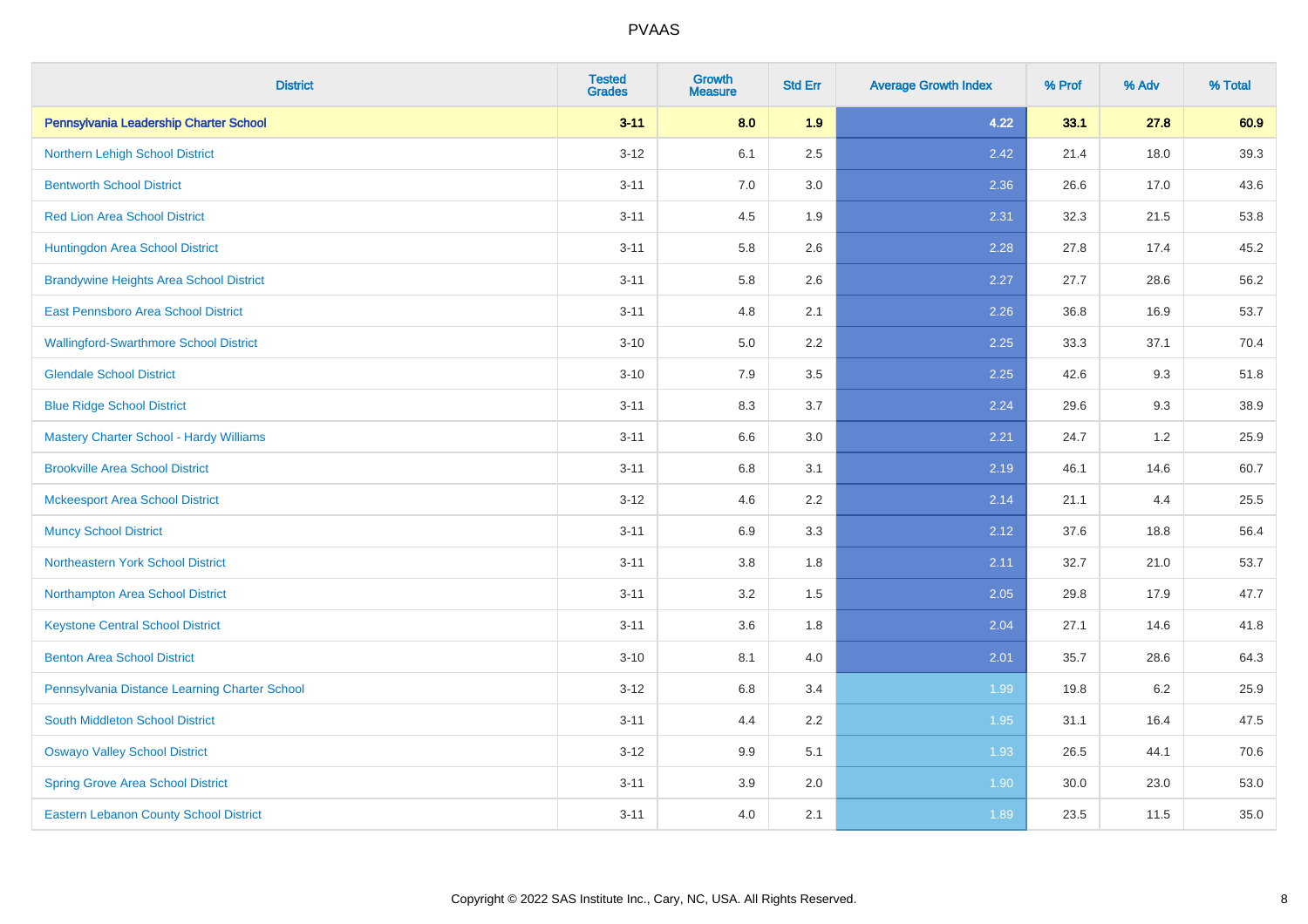| <b>District</b>                             | <b>Tested</b><br><b>Grades</b> | <b>Growth</b><br><b>Measure</b> | <b>Std Err</b> | <b>Average Growth Index</b> | % Prof | % Adv | % Total |
|---------------------------------------------|--------------------------------|---------------------------------|----------------|-----------------------------|--------|-------|---------|
| Pennsylvania Leadership Charter School      | $3 - 11$                       | 8.0                             | 1.9            | 4.22                        | 33.1   | 27.8  | 60.9    |
| <b>United School District</b>               | $3 - 11$                       | 6.3                             | 3.3            | 1.89                        | 38.8   | 16.3  | 55.0    |
| <b>Perkiomen Valley School District</b>     | $3 - 11$                       | 2.7                             | 1.5            | 1.83                        | 35.0   | 25.3  | 60.3    |
| <b>Central Valley School District</b>       | $3 - 10$                       | 4.7                             | 2.6            | 1.83                        | 37.8   | 18.5  | 56.3    |
| <b>Sayre Area School District</b>           | $3 - 11$                       | 5.8                             | 3.2            | 1.81                        | 30.3   | 21.0  | 51.3    |
| Leechburg Area School District              | $3 - 11$                       | 7.0                             | 3.9            | 1.79                        | 37.7   | 4.9   | 42.6    |
| Mt Lebanon School District                  | $3 - 11$                       | 2.4                             | 1.3            | 1.79                        | 39.3   | 37.4  | 76.8    |
| <b>Wyalusing Area School District</b>       | $3 - 12$                       | 5.7                             | 3.2            | 1.78                        | 38.6   | 12.9  | 51.4    |
| <b>Multicultural Academy Charter School</b> | $9 - 11$                       | 6.0                             | 3.4            | 1.77                        | 12.3   | 0.0   | 12.3    |
| <b>Port Allegany School District</b>        | $3 - 11$                       | 6.5                             | 3.7            | 1.74                        | 26.4   | 11.3  | 37.7    |
| <b>Penn-Trafford School District</b>        | $3 - 11$                       | 2.9                             | 1.8            | 1.68                        | 46.3   | 26.2  | 72.5    |
| <b>West Shore School District</b>           | $3 - 12$                       | 2.2                             | 1.3            | 1.68                        | 31.8   | 15.2  | 47.1    |
| <b>Waynesboro Area School District</b>      | $3 - 12$                       | $3.0\,$                         | 1.8            | 1.67                        | 26.0   | 23.5  | 49.5    |
| Dr Robert Ketterer Charter School Inc       | $6 - 12$                       | 7.1                             | 4.3            | 1.66                        | 7.3    | 1.7   | 9.0     |
| <b>Halifax Area School District</b>         | $3 - 11$                       | 5.8                             | 3.5            | 1.64                        | 32.1   | 18.9  | 50.9    |
| <b>Salisbury Township School District</b>   | $3 - 11$                       | 5.8                             | 3.6            | 1.62                        | 24.4   | 12.6  | 37.0    |
| <b>Fort Leboeuf School District</b>         | $3 - 11$                       | 3.5                             | 2.2            | 1.58                        | 32.0   | 16.8  | 48.8    |
| <b>Gateway School District</b>              | $3 - 11$                       | 3.1                             | 2.0            | 1.55                        | 35.7   | 18.5  | 54.2    |
| <b>Smethport Area School District</b>       | $3 - 12$                       | 5.8                             | 3.8            | 1.52                        | 24.6   | 20.0  | 44.6    |
| <b>Northern Potter School District</b>      | $3 - 12$                       | $6.8\,$                         | 4.6            | 1.48                        | 30.6   | 11.1  | 41.7    |
| South Western School District               | $3 - 12$                       | 2.5                             | 1.7            | 1.48                        | 36.2   | 19.7  | 55.9    |
| Susquehanna Township School District        | $3 - 12$                       | 3.9                             | 2.7            | 1.45                        | 19.0   | 13.1  | 32.0    |
| <b>Conestoga Valley School District</b>     | $3 - 11$                       | 2.4                             | 1.7            | 1.43                        | 35.0   | 23.5  | 58.5    |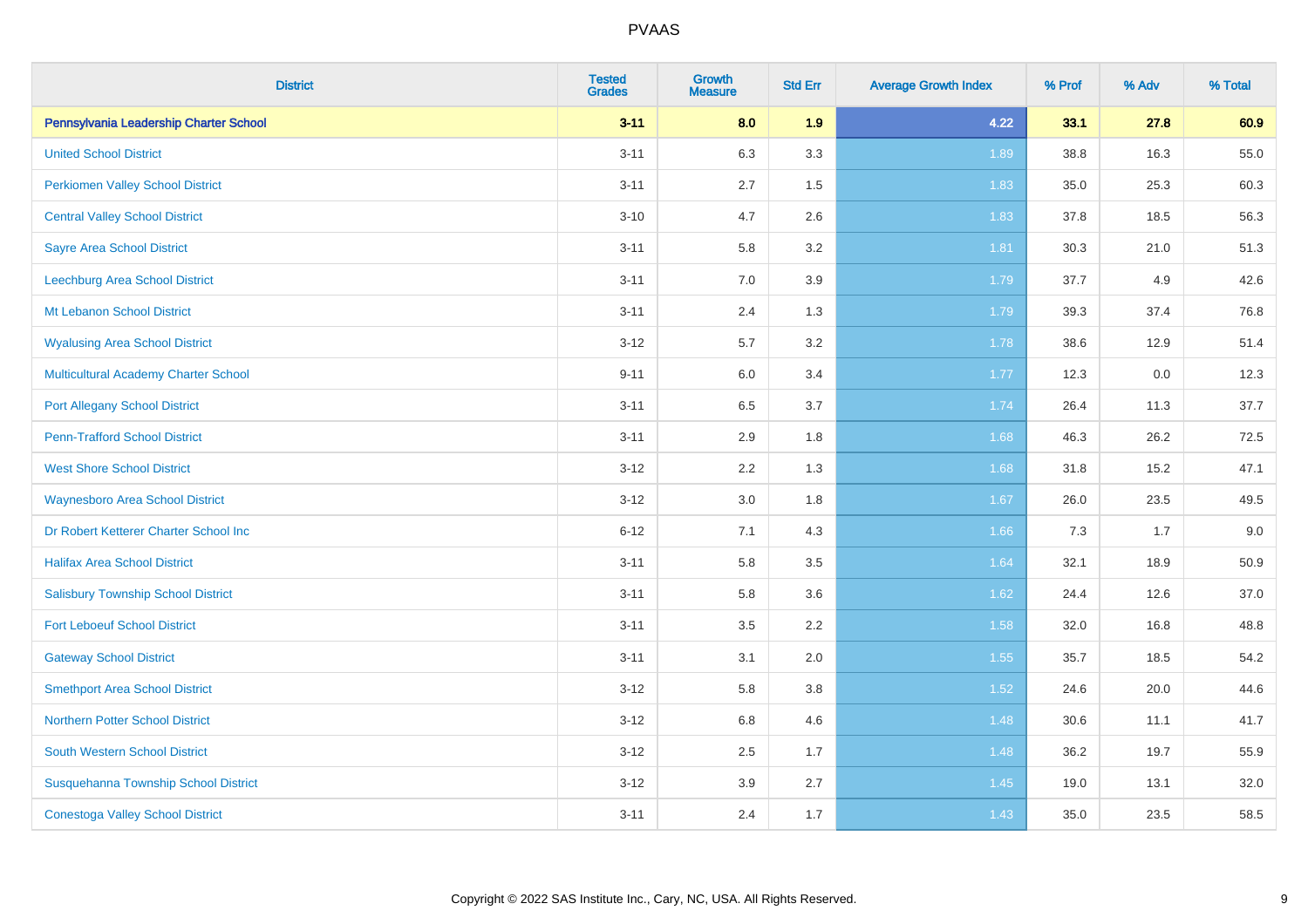| <b>District</b>                               | <b>Tested</b><br><b>Grades</b> | <b>Growth</b><br><b>Measure</b> | <b>Std Err</b> | <b>Average Growth Index</b> | % Prof | % Adv | % Total |
|-----------------------------------------------|--------------------------------|---------------------------------|----------------|-----------------------------|--------|-------|---------|
| Pennsylvania Leadership Charter School        | $3 - 11$                       | 8.0                             | 1.9            | 4.22                        | 33.1   | 27.8  | 60.9    |
| <b>Midd-West School District</b>              | $3 - 11$                       | 3.6                             | 2.6            | 1.42                        | 28.6   | 25.0  | 53.6    |
| <b>Western Wayne School District</b>          | $3 - 11$                       | 3.6                             | 2.6            | 1.39                        | 30.8   | 16.2  | 47.0    |
| Conemaugh Township Area School District       | $3 - 12$                       | 4.8                             | 3.5            | 1.39                        | 30.9   | 27.8  | 58.8    |
| <b>Mastery Charter School - Thomas Campus</b> | $3 - 10$                       | 7.9                             | 5.7            | 1.39                        | 12.5   | 0.0   | 12.5    |
| <b>Chestnut Ridge School District</b>         | $3 - 12$                       | 4.0                             | 2.9            | 1.38                        | 33.2   | 11.0  | 44.2    |
| Philipsburg-Osceola Area School District      | $3 - 11$                       | 4.1                             | 3.0            | 1.37                        | 22.5   | 16.2  | 38.8    |
| <b>Keystone School District</b>               | $3 - 11$                       | 7.8                             | 5.7            | 1.37                        | 35.0   | 45.0  | 80.0    |
| <b>Ringgold School District</b>               | $3 - 11$                       | 2.9                             | 2.2            | 1.32                        | 23.8   | 13.3  | 37.1    |
| Pennsylvania Virtual Charter School           | $3 - 11$                       | 4.4                             | 3.4            | 1.31                        | 29.8   | 21.2  | 51.0    |
| <b>Purchase Line School District</b>          | $3 - 12$                       | 4.3                             | 3.3            | $1.30$                      | 32.3   | 9.0   | 41.4    |
| Johnsonburg Area School District              | $3 - 11$                       | 5.0                             | 3.9            | 1.27                        | 35.5   | 11.8  | 47.4    |
| <b>Bloomsburg Area School District</b>        | $3 - 10$                       | 4.3                             | 3.4            | 1.26                        | 36.5   | 20.6  | 57.1    |
| <b>Bellwood-Antis School District</b>         | $3 - 10$                       | 3.5                             | 2.8            | 1.24                        | 40.9   | 19.4  | 60.2    |
| <b>Upper Dublin School District</b>           | $3 - 12$                       | 2.1                             | 1.8            | 1.19                        | 34.7   | 30.0  | 64.7    |
| <b>Solanco School District</b>                | $3 - 11$                       | 2.2                             | 1.8            | 1.18                        | 27.2   | 15.0  | 42.3    |
| <b>Newport School District</b>                | $3 - 12$                       | 3.8                             | 3.3            | 1.17                        | 38.8   | 10.4  | 49.2    |
| People For People Charter School              | $3 - 12$                       | 6.4                             | 5.6            | $1.15$                      | 2.4    | 0.0   | 2.4     |
| <b>Esperanza Cyber Charter School</b>         | $3 - 11$                       | 7.1                             | 6.1            | 1.15                        | 8.8    | 2.9   | 11.8    |
| <b>Southeast Delco School District</b>        | $3 - 10$                       | 3.9                             | 3.5            | 1.12                        | 18.6   | 3.4   | 22.0    |
| <b>Athens Area School District</b>            | $3 - 11$                       | 2.6                             | 2.3            | 1.11                        | 34.9   | 12.3  | 47.3    |
| <b>Haverford Township School District</b>     | $3 - 11$                       | 1.4                             | 1.4            | 1.05                        | 36.7   | 26.3  | 63.0    |
| <b>Bermudian Springs School District</b>      | $3 - 11$                       | 2.5                             | 2.4            | 1.05                        | 31.8   | 23.5  | 55.3    |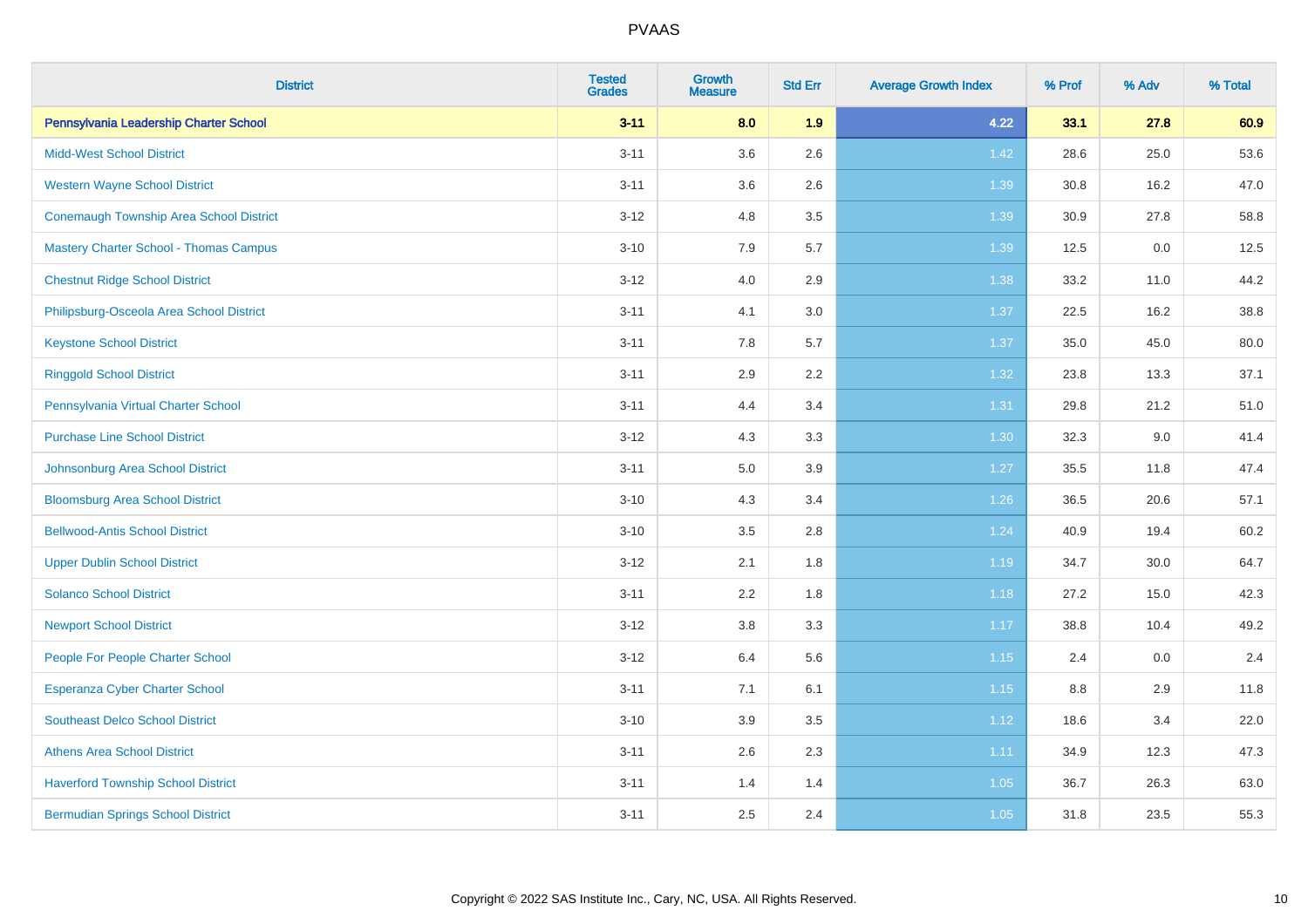| <b>District</b>                                 | <b>Tested</b><br><b>Grades</b> | <b>Growth</b><br><b>Measure</b> | <b>Std Err</b> | <b>Average Growth Index</b> | % Prof | % Adv | % Total |
|-------------------------------------------------|--------------------------------|---------------------------------|----------------|-----------------------------|--------|-------|---------|
| Pennsylvania Leadership Charter School          | $3 - 11$                       | 8.0                             | 1.9            | 4.22                        | 33.1   | 27.8  | 60.9    |
| <b>Sharpsville Area School District</b>         | $3 - 11$                       | 3.8                             | 3.7            | 1.04                        | 41.1   | 23.2  | 64.3    |
| <b>Brownsville Area School District</b>         | $3 - 12$                       | 3.9                             | 3.8            | 1.04                        | 22.0   | 8.5   | 30.5    |
| Esperanza Academy Charter School                | $4 - 11$                       | 2.1                             | 2.1            | 1.01                        | 14.2   | 3.6   | 17.8    |
| <b>Galeton Area School District</b>             | $3 - 11$                       | 5.4                             | 5.4            | 1.01                        | 33.3   | 22.2  | 55.6    |
| <b>West Jefferson Hills School District</b>     | $3 - 11$                       | 1.9                             | 1.9            | 0.99                        | 34.8   | 27.3  | 62.1    |
| <b>Centennial School District</b>               | $3 - 10$                       | 1.5                             | 1.5            | 0.98                        | 23.6   | 12.4  | 36.0    |
| <b>Eastern Lancaster County School District</b> | $3 - 12$                       | 2.9                             | 3.2            | 0.91                        | 35.2   | 36.4  | 71.6    |
| <b>Pottstown School District</b>                | $3 - 12$                       | 2.0                             | 2.2            | 0.88                        | 19.4   | 6.2   | 25.6    |
| Hope For Hyndman Charter School                 | $3 - 11$                       | 5.1                             | 5.8            | 0.88                        | 14.3   | 7.1   | 21.4    |
| <b>Clarion Area School District</b>             | $3 - 11$                       | 3.2                             | 3.7            | 0.88                        | 31.7   | 13.3  | 45.0    |
| Aspira Bilingual Cyber Charter School           | $3 - 11$                       | 5.1                             | 5.8            | 0.87                        | 4.8    | 0.0   | 4.8     |
| <b>Blackhawk School District</b>                | $3 - 11$                       | 2.0                             | 2.3            | 0.87                        | 34.6   | 20.7  | 55.3    |
| <b>Moon Area School District</b>                | $3 - 11$                       | 1.5                             | 1.8            | 0.86                        | 34.5   | 25.5  | 60.0    |
| <b>North Clarion County School District</b>     | $3 - 12$                       | 3.4                             | 4.1            | 0.83                        | 45.0   | 18.8  | 63.8    |
| <b>Penn-Delco School District</b>               | $3 - 11$                       | 1.3                             | 1.8            | 0.75                        | 26.5   | 12.6  | 39.1    |
| <b>School Lane Charter School</b>               | $3 - 11$                       | 2.6                             | 3.6            | 0.72                        | 23.1   | 18.7  | 41.8    |
| <b>Lewisburg Area School District</b>           | $3 - 11$                       | 1.7                             | 2.4            | 0.72                        | 35.9   | 35.9  | 71.8    |
| <b>Forest Hills School District</b>             | $3 - 11$                       | 1.8                             | 2.5            | 0.71                        | 28.8   | 10.3  | 39.1    |
| <b>Tunkhannock Area School District</b>         | $3 - 11$                       | 1.4                             | 2.0            | 0.71                        | 29.8   | 18.1  | 47.9    |
| <b>Mercer Area School District</b>              | $3 - 11$                       | $2.2\,$                         | 3.1            | 0.70                        | 24.4   | 11.8  | 36.2    |
| <b>Springfield School District</b>              | $3 - 11$                       | 1.2                             | 1.7            | 0.69                        | 31.8   | 25.2  | 56.9    |
| <b>Williams Valley School District</b>          | $3 - 11$                       | 2.6                             | 3.7            | 0.69                        | 17.0   | 5.1   | 22.0    |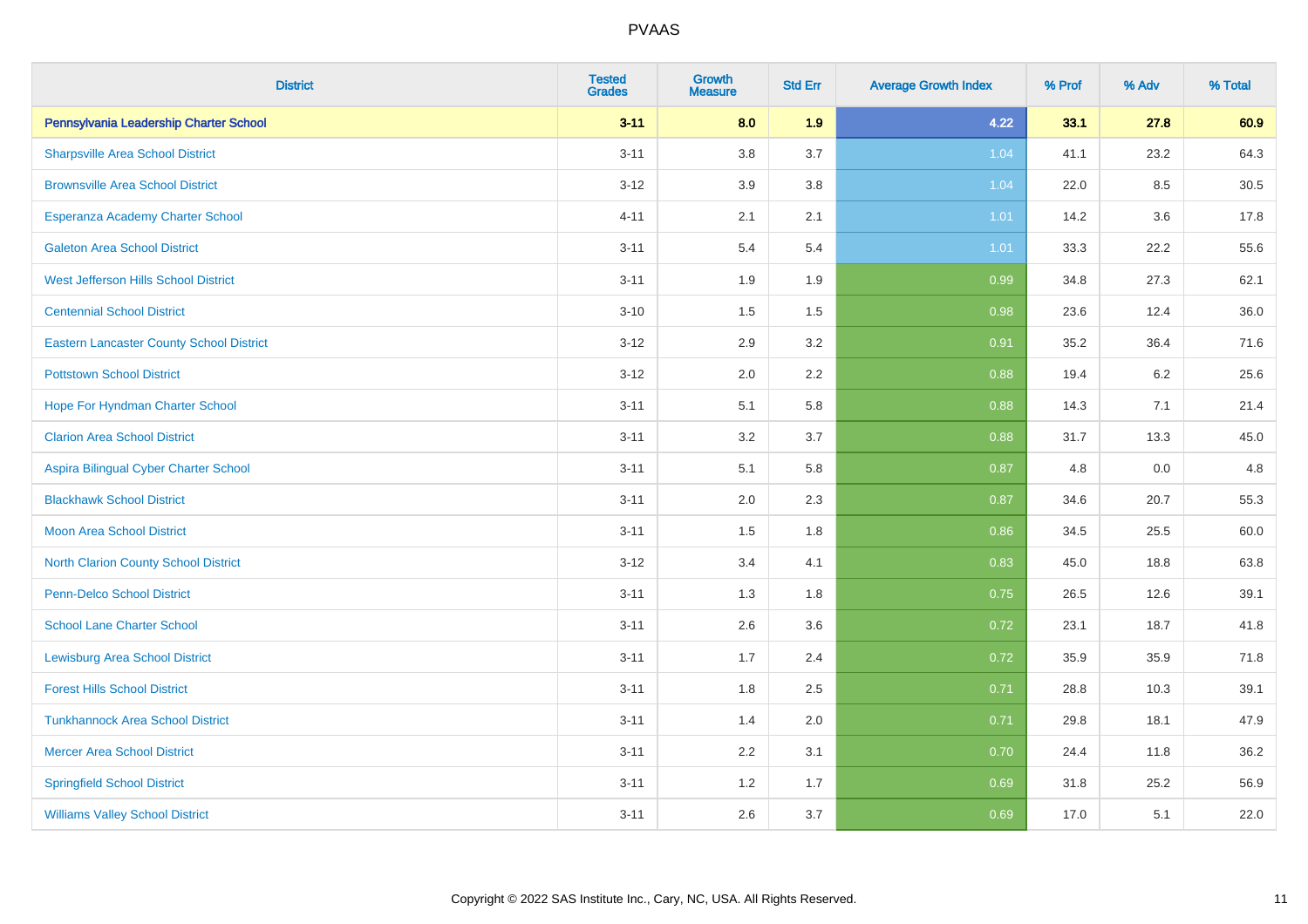| <b>District</b>                                    | <b>Tested</b><br><b>Grades</b> | <b>Growth</b><br><b>Measure</b> | <b>Std Err</b> | <b>Average Growth Index</b> | % Prof | % Adv | % Total |
|----------------------------------------------------|--------------------------------|---------------------------------|----------------|-----------------------------|--------|-------|---------|
| Pennsylvania Leadership Charter School             | $3 - 11$                       | 8.0                             | 1.9            | 4.22                        | 33.1   | 27.8  | 60.9    |
| <b>Union School District</b>                       | $3 - 12$                       | 2.5                             | 3.7            | 0.69                        | 17.9   | 10.4  | 28.4    |
| <b>Mastery Charter School - Pickett Campus</b>     | $6 - 10$                       | 2.7                             | 4.2            | 0.65                        | 20.6   | 0.0   | 20.6    |
| <b>Belmont Charter School</b>                      | $3 - 10$                       | 2.2                             | 3.4            | 0.64                        | 5.3    | 1.8   | 7.0     |
| <b>Bensalem Township School District</b>           | $3 - 11$                       | 1.0                             | 1.6            | 0.63                        | 24.3   | 10.7  | 34.9    |
| <b>Bethlehem-Center School District</b>            | $3 - 10$                       | 2.1                             | 3.5            | 0.59                        | 32.3   | 4.6   | 36.9    |
| <b>Sullivan County School District</b>             | $3 - 10$                       | 2.5                             | 4.3            | 0.58                        | 43.6   | 7.7   | 51.3    |
| <b>Abington School District</b>                    | $3 - 10$                       | 0.9                             | 1.6            | 0.57                        | 29.7   | 28.7  | 58.4    |
| <b>Oley Valley School District</b>                 | $3 - 11$                       | 1.4                             | 2.4            | 0.56                        | 37.4   | 23.9  | 61.4    |
| <b>Upper Moreland Township School District</b>     | $3 - 11$                       | 1.1                             | 2.0            | 0.56                        | 24.8   | 26.6  | 51.3    |
| <b>Seneca Valley School District</b>               | $3 - 11$                       | 0.8                             | 1.4            | 0.54                        | 40.6   | 25.2  | 65.8    |
| Shenango Area School District                      | $3 - 11$                       | 1.7                             | 3.2            | 0.52                        | 41.4   | 13.8  | 55.3    |
| Juniata Valley School District                     | $3 - 11$                       | 1.6                             | 3.2            | 0.51                        | 23.1   | 9.4   | 32.5    |
| Daniel Boone Area School District                  | $3 - 12$                       | 0.9                             | 1.9            | 0.46                        | 28.9   | 22.0  | 51.0    |
| <b>Annville-Cleona School District</b>             | $3 - 12$                       | 1.1                             | 2.4            | 0.45                        | 34.8   | 13.6  | 48.5    |
| <b>MaST Community Charter School II</b>            | $3 - 10$                       | 1.4                             | 3.0            | 0.45                        | 16.1   | 4.6   | 20.7    |
| Philadelphia Electrical & Tech Charter High School | $10 - 10$                      | 1.2                             | 2.6            | 0.45                        | 0.9    | 0.0   | 0.9     |
| <b>Brentwood Borough School District</b>           | $3 - 11$                       | 1.3                             | 3.0            | 0.44                        | 20.2   | 16.0  | 36.2    |
| <b>Austin Area School District</b>                 | $3 - 11$                       | 2.6                             | 6.0            | 0.43                        | 25.0   | 18.8  | 43.8    |
| <b>Reach Cyber Charter School</b>                  | $3 - 11$                       | 1.4                             | 3.6            | 0.40                        | 32.9   | 15.2  | 48.1    |
| Pennsylvania Cyber Charter School                  | $3 - 11$                       | 0.6                             | 1.5            | 0.37                        | 20.8   | 8.1   | 28.9    |
| <b>Upper Adams School District</b>                 | $3 - 11$                       | 0.9                             | 2.5            | 0.37                        | 33.0   | 17.0  | 50.0    |
| <b>Wattsburg Area School District</b>              | $3 - 11$                       | 1.0                             | 2.7            | 0.36                        | 20.4   | 12.4  | 32.7    |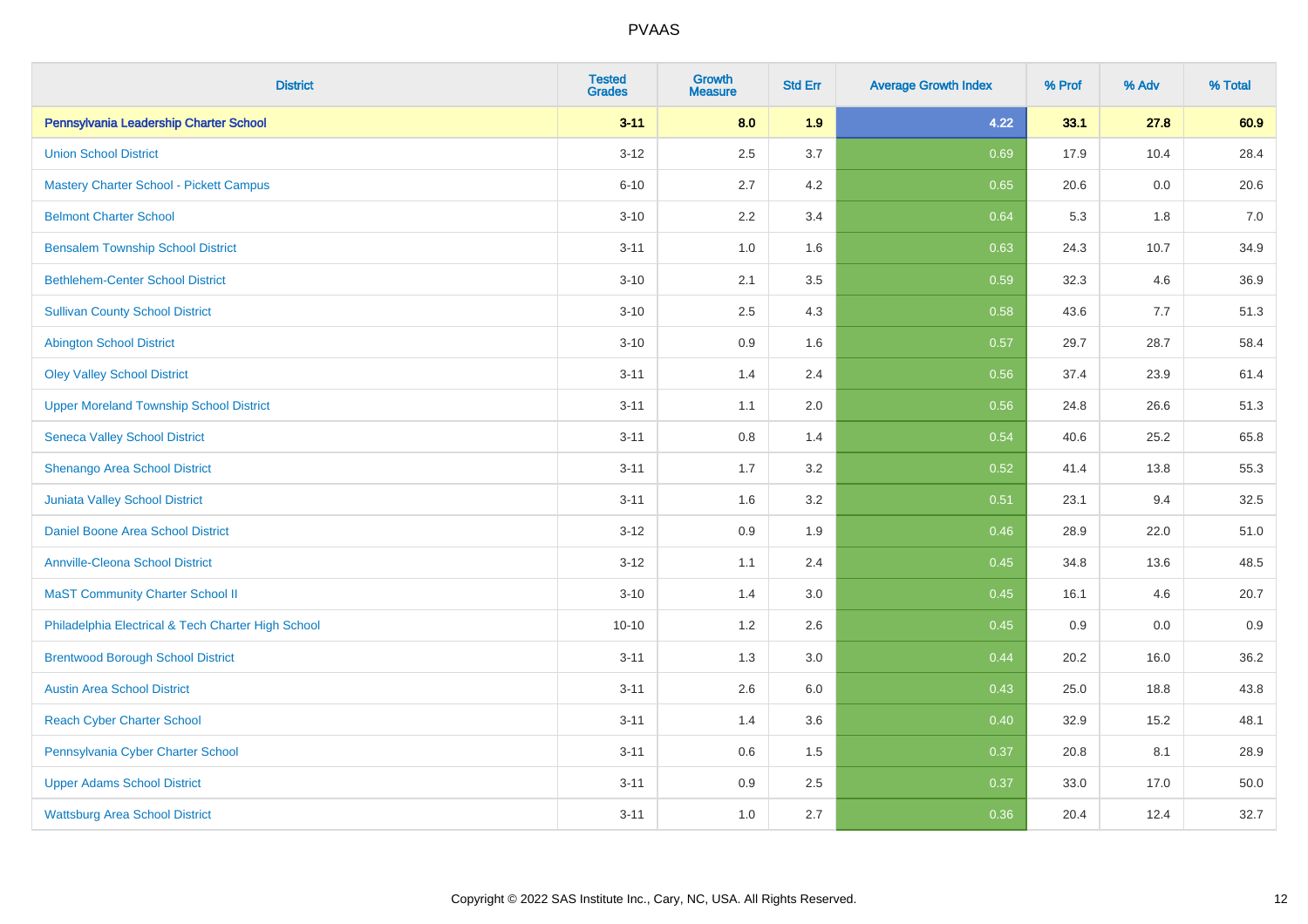| <b>District</b>                                  | <b>Tested</b><br><b>Grades</b> | Growth<br><b>Measure</b> | <b>Std Err</b> | <b>Average Growth Index</b> | % Prof | % Adv   | % Total  |
|--------------------------------------------------|--------------------------------|--------------------------|----------------|-----------------------------|--------|---------|----------|
| Pennsylvania Leadership Charter School           | $3 - 11$                       | 8.0                      | 1.9            | 4.22                        | 33.1   | 27.8    | 60.9     |
| <b>North Star School District</b>                | $3 - 11$                       | 1.1                      | 3.3            | 0.34                        | 26.2   | 20.0    | 46.2     |
| <b>Avella Area School District</b>               | $3 - 12$                       | 1.6                      | 4.7            | 0.34                        | 34.8   | 7.2     | 42.0     |
| <b>Wilson School District</b>                    | $3 - 12$                       | 0.5                      | 1.5            | 0.32                        | 30.4   | 25.5    | 55.9     |
| <b>Hopewell Area School District</b>             | $3 - 11$                       | 0.8                      | 2.6            | 0.31                        | 34.5   | 12.4    | 46.9     |
| South Williamsport Area School District          | $3 - 10$                       | 0.9                      | 3.1            | 0.31                        | 38.4   | 11.6    | $50.0\,$ |
| <b>New Foundations Charter School</b>            | $3 - 11$                       | 0.6                      | 2.2            | 0.29                        | 22.4   | 4.0     | 26.4     |
| <b>Jersey Shore Area School District</b>         | $3 - 11$                       | 0.7                      | 2.5            | 0.27                        | 39.3   | 13.6    | 52.9     |
| <b>Tech Freire Charter School</b>                | $9 - 11$                       | 0.7                      | 2.5            | 0.27                        | 3.6    | 0.0     | 3.6      |
| <b>Marion Center Area School District</b>        | $3 - 10$                       | 0.8                      | 2.9            | 0.27                        | 23.3   | 11.1    | 34.4     |
| Shippensburg Area School District                | $3 - 11$                       | 0.5                      | 1.8            | 0.26                        | 23.5   | 22.8    | 46.3     |
| Hamburg Area School District                     | $3 - 11$                       | 0.6                      | 2.4            | 0.25                        | 28.0   | 15.5    | 43.6     |
| <b>Ridley School District</b>                    | $3 - 12$                       | 0.3                      | 1.6            | 0.21                        | 32.0   | 10.7    | 42.6     |
| <b>Tulpehocken Area School District</b>          | $3 - 12$                       | 1.0                      | 4.9            | 0.20                        | 11.5   | 23.1    | 34.6     |
| <b>Tidioute Community Charter School</b>         | $3 - 11$                       | $0.8\,$                  | 4.4            | 0.19                        | 18.1   | $6.9\,$ | 25.0     |
| <b>Garnet Valley School District</b>             | $3 - 10$                       | 0.2                      | 1.7            | 0.13                        | 34.9   | 26.4    | 61.3     |
| <b>Central Columbia School District</b>          | $3 - 12$                       | 0.3                      | 2.3            | 0.12                        | 25.4   | 37.6    | 63.0     |
| Altoona Area School District                     | $3 - 12$                       | 0.1                      | 1.5            | 0.07                        | 29.0   | 13.8    | 42.8     |
| Community Academy Of Philadelphia Charter School | $3 - 11$                       | 0.1                      | 2.6            | 0.06                        | 9.7    | 2.6     | 12.4     |
| Penn Hills School District                       | $3 - 11$                       | 0.0                      | 2.4            | 0.02                        | 18.4   | 7.1     | 25.6     |
| Southern Tioga School District                   | $3 - 11$                       | $-0.1$                   | 2.8            | $-0.03$                     | 26.3   | 10.3    | 36.6     |
| <b>Warren County School District</b>             | $3 - 11$                       | $-0.1$                   | 1.6            | $-0.06$                     | 26.7   | 9.7     | 36.4     |
| Northern Cambria School District                 | $3 - 11$                       | $-0.3$                   | 3.4            | $-0.09$                     | 26.5   | 1.2     | 27.7     |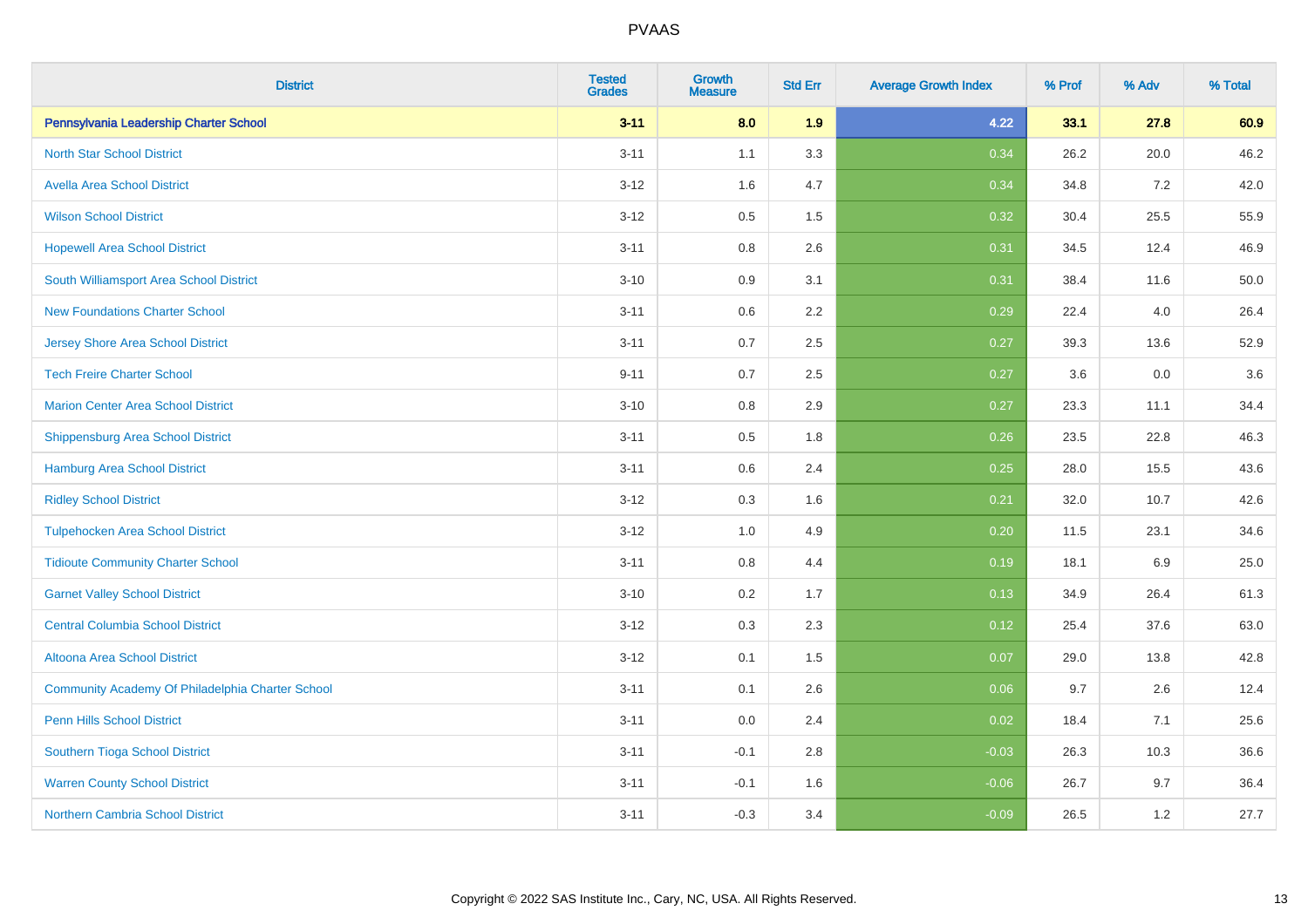| <b>District</b>                            | <b>Tested</b><br><b>Grades</b> | <b>Growth</b><br><b>Measure</b> | <b>Std Err</b> | <b>Average Growth Index</b> | % Prof | % Adv | % Total  |
|--------------------------------------------|--------------------------------|---------------------------------|----------------|-----------------------------|--------|-------|----------|
| Pennsylvania Leadership Charter School     | $3 - 11$                       | 8.0                             | 1.9            | 4.22                        | 33.1   | 27.8  | 60.9     |
| <b>Freeport Area School District</b>       | $3 - 10$                       | $-0.2$                          | 2.1            | $-0.10$                     | 37.4   | 29.8  | 67.2     |
| Lehigh Career & Technical Institute        | $10 - 12$                      | $-0.7$                          | 6.3            | $-0.11$                     | 36.4   | 4.6   | 40.9     |
| <b>Brockway Area School District</b>       | $3 - 11$                       | $-0.4$                          | 3.5            | $-0.11$                     | 41.2   | 13.8  | 55.0     |
| <b>Harrisburg City School District</b>     | $3 - 11$                       | $-0.2$                          | 2.0            | $-0.11$                     | 6.0    | 2.0   | 8.0      |
| <b>Wilson Area School District</b>         | $3 - 11$                       | $-0.3$                          | 2.4            | $-0.12$                     | 35.4   | 14.6  | 50.0     |
| <b>Fairfield Area School District</b>      | $3 - 11$                       | $-0.5$                          | 3.6            | $-0.13$                     | 43.9   | 6.1   | $50.0\,$ |
| <b>Otto-Eldred School District</b>         | $3 - 11$                       | $-0.5$                          | 3.5            | $-0.13$                     | 35.8   | 10.5  | 46.3     |
| <b>Greencastle-Antrim School District</b>  | $3 - 11$                       | $-0.3$                          | 2.0            | $-0.14$                     | 30.9   | 22.2  | 53.1     |
| <b>Portage Area School District</b>        | $3 - 10$                       | $-0.5$                          | 3.3            | $-0.14$                     | 27.0   | 20.6  | 47.6     |
| <b>Central Greene School District</b>      | $3 - 11$                       | $-0.4$                          | 2.5            | $-0.15$                     | 27.8   | 14.8  | 42.6     |
| South Side Area School District            | $3 - 11$                       | $-0.6$                          | 3.1            | $-0.19$                     | 24.0   | 28.0  | 52.0     |
| Jeannette City School District             | $3 - 11$                       | $-0.7$                          | 3.4            | $-0.20$                     | 26.8   | 4.1   | 30.9     |
| <b>Fort Cherry School District</b>         | $3 - 10$                       | $-0.7$                          | 3.1            | $-0.21$                     | 30.6   | 14.1  | 44.7     |
| <b>Claysburg-Kimmel School District</b>    | $3 - 11$                       | $-1.2$                          | 5.2            | $-0.22$                     | 5.0    | 0.0   | $5.0\,$  |
| <b>Blacklick Valley School District</b>    | $3 - 11$                       | $-0.9$                          | 3.9            | $-0.23$                     | 7.7    | 7.7   | 15.4     |
| <b>Evergreen Community Charter School</b>  | $6 - 11$                       | $-1.1$                          | 4.7            | $-0.23$                     | 34.6   | 26.9  | 61.5     |
| <b>Ferndale Area School District</b>       | $3 - 10$                       | $-1.1$                          | 4.1            | $-0.27$                     | 21.0   | 7.9   | 29.0     |
| Northern Lebanon School District           | $3 - 11$                       | $-0.7$                          | 2.3            | $-0.29$                     | 18.8   | 6.8   | 25.6     |
| <b>Cranberry Area School District</b>      | $3 - 12$                       | $-0.9$                          | 3.1            | $-0.29$                     | 25.5   | 9.7   | 35.2     |
| Mastery Charter High School-Lenfest Campus | $7 - 11$                       | $-1.8$                          | 5.8            | $-0.30$                     | 26.3   | 0.0   | 26.3     |
| South Allegheny School District            | $3 - 11$                       | $-0.9$                          | 3.1            | $-0.30$                     | 23.8   | 2.5   | 26.2     |
| <b>Columbia Borough School District</b>    | $3 - 12$                       | $-1.1$                          | 3.6            | $-0.31$                     | 17.2   | 1.7   | 19.0     |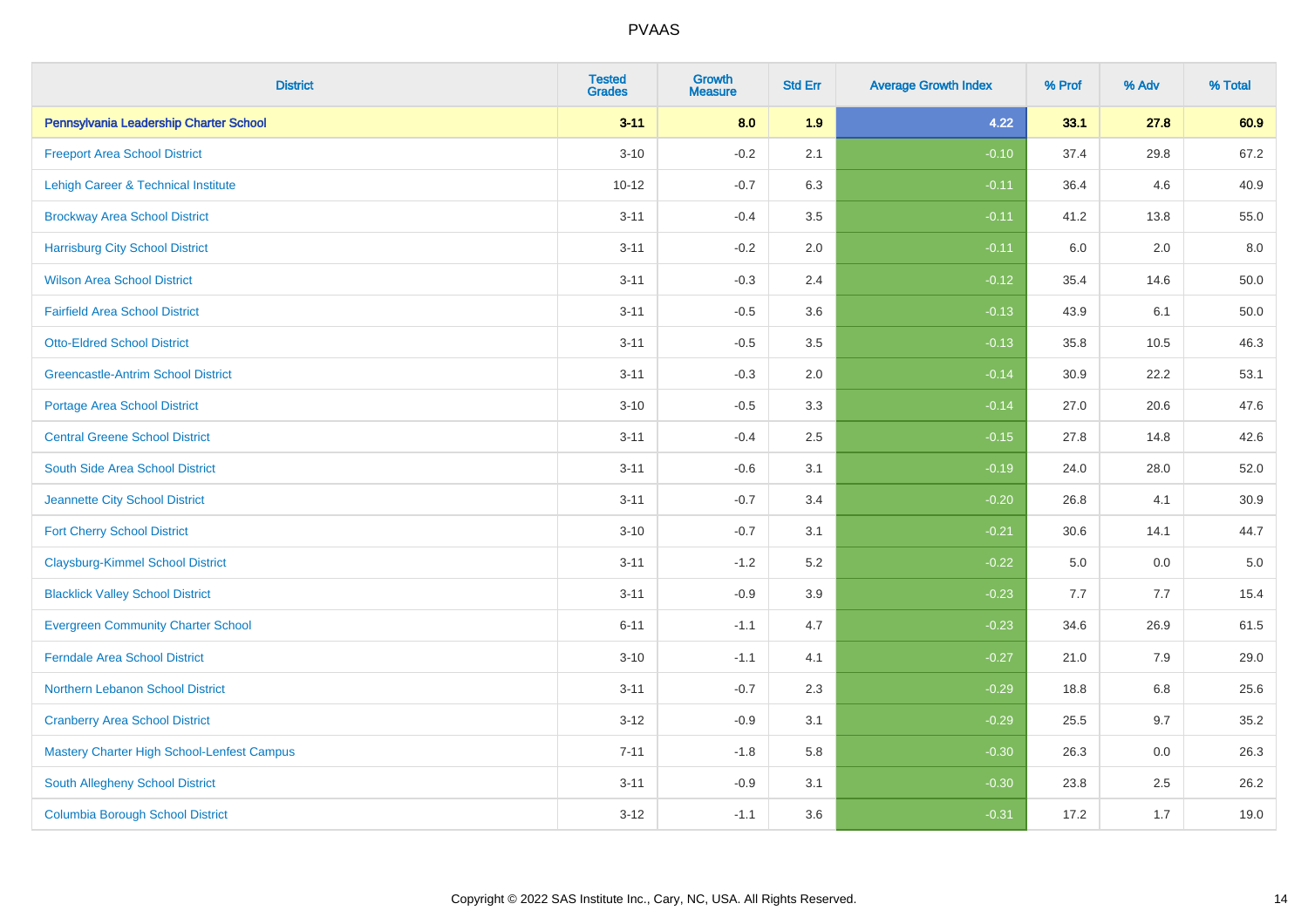| <b>District</b>                                         | <b>Tested</b><br><b>Grades</b> | <b>Growth</b><br><b>Measure</b> | <b>Std Err</b> | <b>Average Growth Index</b> | % Prof | % Adv | % Total |
|---------------------------------------------------------|--------------------------------|---------------------------------|----------------|-----------------------------|--------|-------|---------|
| Pennsylvania Leadership Charter School                  | $3 - 11$                       | 8.0                             | 1.9            | 4.22                        | 33.1   | 27.8  | 60.9    |
| <b>Clairton City School District</b>                    | $3 - 11$                       | $-1.6$                          | 5.0            | $-0.32$                     | 3.8    | 0.5   | 4.4     |
| <b>Forest City Regional School District</b>             | $3 - 12$                       | $-1.2$                          | 3.6            | $-0.33$                     | 26.5   | 8.2   | 34.7    |
| <b>Palmerton Area School District</b>                   | $3 - 11$                       | $-0.9$                          | 2.7            | $-0.34$                     | 34.3   | 14.3  | 48.6    |
| <b>MaST Community Charter School</b>                    | $3 - 10$                       | $-0.9$                          | 2.5            | $-0.34$                     | 25.0   | 21.6  | 46.6    |
| <b>Clearfield Area School District</b>                  | $3 - 10$                       | $-1.3$                          | 3.7            | $-0.34$                     | 43.9   | 24.6  | 68.4    |
| <b>Everett Area School District</b>                     | $3 - 11$                       | $-1.1$                          | 3.1            | $-0.34$                     | 34.2   | 13.2  | 47.4    |
| <b>Pine Grove Area School District</b>                  | $3 - 11$                       | $-1.1$                          | 3.0            | $-0.36$                     | 29.5   | 14.3  | 43.8    |
| <b>Westmont Hilltop School District</b>                 | $3 - 11$                       | $-1.0$                          | 2.8            | $-0.36$                     | 33.3   | 14.7  | 48.0    |
| <b>Forest Area School District</b>                      | $3 - 11$                       | $-1.8$                          | 4.7            | $-0.37$                     | 18.9   | 15.1  | 34.0    |
| <b>Farrell Area School District</b>                     | $3 - 11$                       | $-1.9$                          | 4.2            | $-0.44$                     | 9.3    | 11.6  | 20.9    |
| <b>Burrell School District</b>                          | $3 - 11$                       | $-1.5$                          | 3.3            | $-0.44$                     | 27.8   | 17.7  | 45.6    |
| <b>Chichester School District</b>                       | $3 - 11$                       | $-1.8$                          | 4.2            | $-0.44$                     | 40.0   | 14.0  | 54.0    |
| <b>Schuylkill Valley School District</b>                | $3 - 11$                       | $-1.0$                          | 2.2            | $-0.47$                     | 29.8   | 20.2  | 50.0    |
| <b>Allegheny Valley School District</b>                 | $3 - 11$                       | $-1.9$                          | 3.9            | $-0.48$                     | 31.8   | 11.4  | 43.2    |
| York Academy Regional Charter School                    | $3 - 11$                       | $-2.3$                          | 4.4            | $-0.52$                     | 23.5   | 2.0   | 25.5    |
| <b>Lakeview School District</b>                         | $3 - 11$                       | $-1.9$                          | 3.5            | $-0.53$                     | 41.5   | 12.3  | 53.8    |
| <b>Southeastern Greene School District</b>              | $3 - 10$                       | $-2.3$                          | 4.4            | $-0.53$                     | 29.0   | 9.7   | 38.7    |
| <b>Susq-Cyber Charter School</b>                        | $9 - 11$                       | $-3.2$                          | 5.8            | $-0.54$                     | 23.8   | 4.8   | 28.6    |
| Center For Student Learning Charter School At Pennsbury | $6 - 12$                       | $-3.3$                          | 6.0            | $-0.55$                     | 23.1   | 0.0   | 23.1    |
| <b>Penns Manor Area School District</b>                 | $3 - 12$                       | $-1.9$                          | 3.5            | $-0.55$                     | 24.2   | 3.8   | 28.0    |
| <b>Highlands School District</b>                        | $3 - 11$                       | $-1.3$                          | 2.3            | $-0.55$                     | 32.6   | 10.5  | 43.0    |
| <b>South Eastern School District</b>                    | $3 - 11$                       | $-1.0$                          | 1.8            | $-0.55$                     | 36.4   | 17.1  | 53.5    |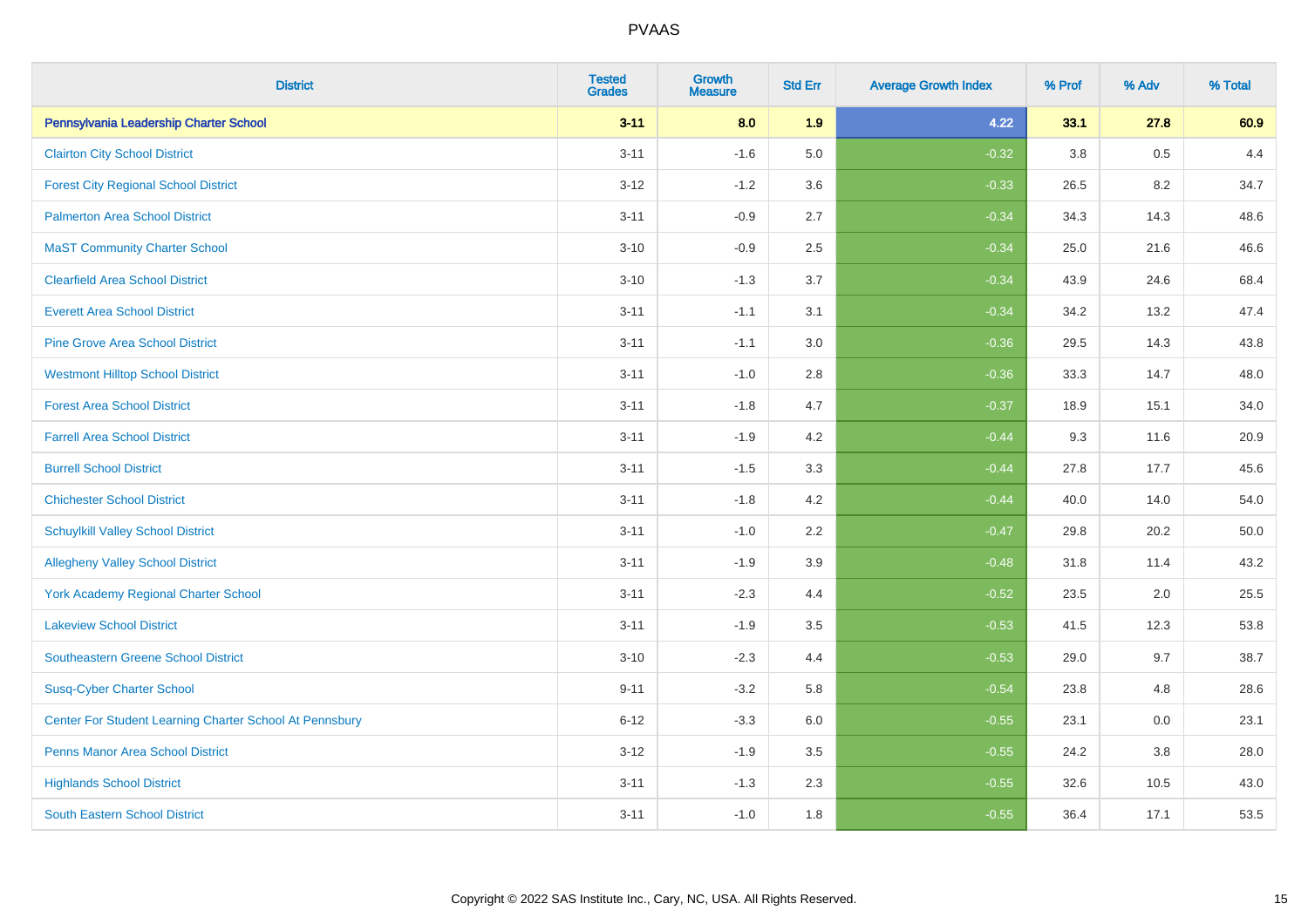| <b>District</b>                             | <b>Tested</b><br><b>Grades</b> | <b>Growth</b><br><b>Measure</b> | <b>Std Err</b> | <b>Average Growth Index</b> | % Prof | % Adv | % Total |
|---------------------------------------------|--------------------------------|---------------------------------|----------------|-----------------------------|--------|-------|---------|
| Pennsylvania Leadership Charter School      | $3 - 11$                       | 8.0                             | 1.9            | 4.22                        | 33.1   | 27.8  | 60.9    |
| <b>Exeter Township School District</b>      | $3 - 11$                       | $-1.0$                          | 1.7            | $-0.58$                     | 27.2   | 15.6  | 42.8    |
| <b>Bangor Area School District</b>          | $3 - 12$                       | $-1.2$                          | 2.0            | $-0.60$                     | 25.8   | 12.7  | 38.5    |
| <b>Carlynton School District</b>            | $3 - 11$                       | $-2.0$                          | 3.2            | $-0.62$                     | 27.9   | 5.2   | 33.1    |
| <b>Lebanon School District</b>              | $3 - 11$                       | $-1.2$                          | 1.9            | $-0.63$                     | 15.2   | 6.4   | 21.6    |
| Propel Charter School - Braddock Hills      | $3 - 11$                       | $-2.1$                          | 3.3            | $-0.63$                     | 4.8    | 3.2   | 8.1     |
| New Brighton Area School District           | $3 - 11$                       | $-2.1$                          | 3.2            | $-0.65$                     | 31.5   | 11.1  | 42.6    |
| <b>Monessen City School District</b>        | $3 - 10$                       | $-3.9$                          | 5.6            | $-0.69$                     | 21.0   | 10.5  | 31.6    |
| <b>Tri-Valley School District</b>           | $3 - 10$                       | $-2.7$                          | 3.9            | $-0.69$                     | 31.0   | 9.5   | 40.5    |
| Northern Bedford County School District     | $3 - 11$                       | $-2.3$                          | 3.3            | $-0.69$                     | 26.2   | 16.9  | 43.1    |
| <b>Norwin School District</b>               | $3 - 11$                       | $-1.1$                          | 1.6            | $-0.70$                     | 37.7   | 27.6  | 65.2    |
| <b>Albert Gallatin Area School District</b> | $3 - 11$                       | $-1.7$                          | 2.3            | $-0.72$                     | 31.9   | 20.7  | 52.7    |
| <b>Valley Grove School District</b>         | $3 - 10$                       | $-4.0$                          | 5.5            | $-0.72$                     | 68.4   | 15.8  | 84.2    |
| Urban Pathways 6-12 Charter School          | $6 - 11$                       | $-4.1$                          | 5.7            | $-0.72$                     | 0.0    | 0.0   | $0.0\,$ |
| <b>Roberto Clemente Charter School</b>      | $3 - 12$                       | $-3.3$                          | 4.1            | $-0.79$                     | 22.7   | 4.6   | 27.3    |
| <b>Bradford Area School District</b>        | $3 - 12$                       | $-1.8$                          | 2.3            | $-0.79$                     | 31.2   | 16.7  | 47.9    |
| Mastery Charter School - Shoemaker Campus   | $7 - 10$                       | $-2.3$                          | 2.8            | $-0.81$                     | 10.1   | 3.7   | 13.8    |
| <b>Northgate School District</b>            | $3 - 11$                       | $-3.0$                          | 3.4            | $-0.85$                     | 35.6   | 6.8   | 42.4    |
| <b>Minersville Area School District</b>     | $3 - 11$                       | $-2.9$                          | 3.4            | $-0.86$                     | 27.4   | 9.7   | 37.1    |
| <b>Reynolds School District</b>             | $3 - 10$                       | $-3.0$                          | 3.5            | $-0.87$                     | 27.3   | 9.1   | 36.4    |
| <b>Carbondale Area School District</b>      | $3 - 10$                       | $-2.8$                          | 3.2            | $-0.87$                     | 27.5   | 2.9   | 30.4    |
| <b>Mount Union Area School District</b>     | $3 - 10$                       | $-2.5$                          | 2.8            | $-0.89$                     | 19.8   | 5.8   | 25.6    |
| <b>Uniontown Area School District</b>       | $3 - 11$                       | $-2.8$                          | 3.1            | $-0.91$                     | 31.7   | 7.3   | 39.0    |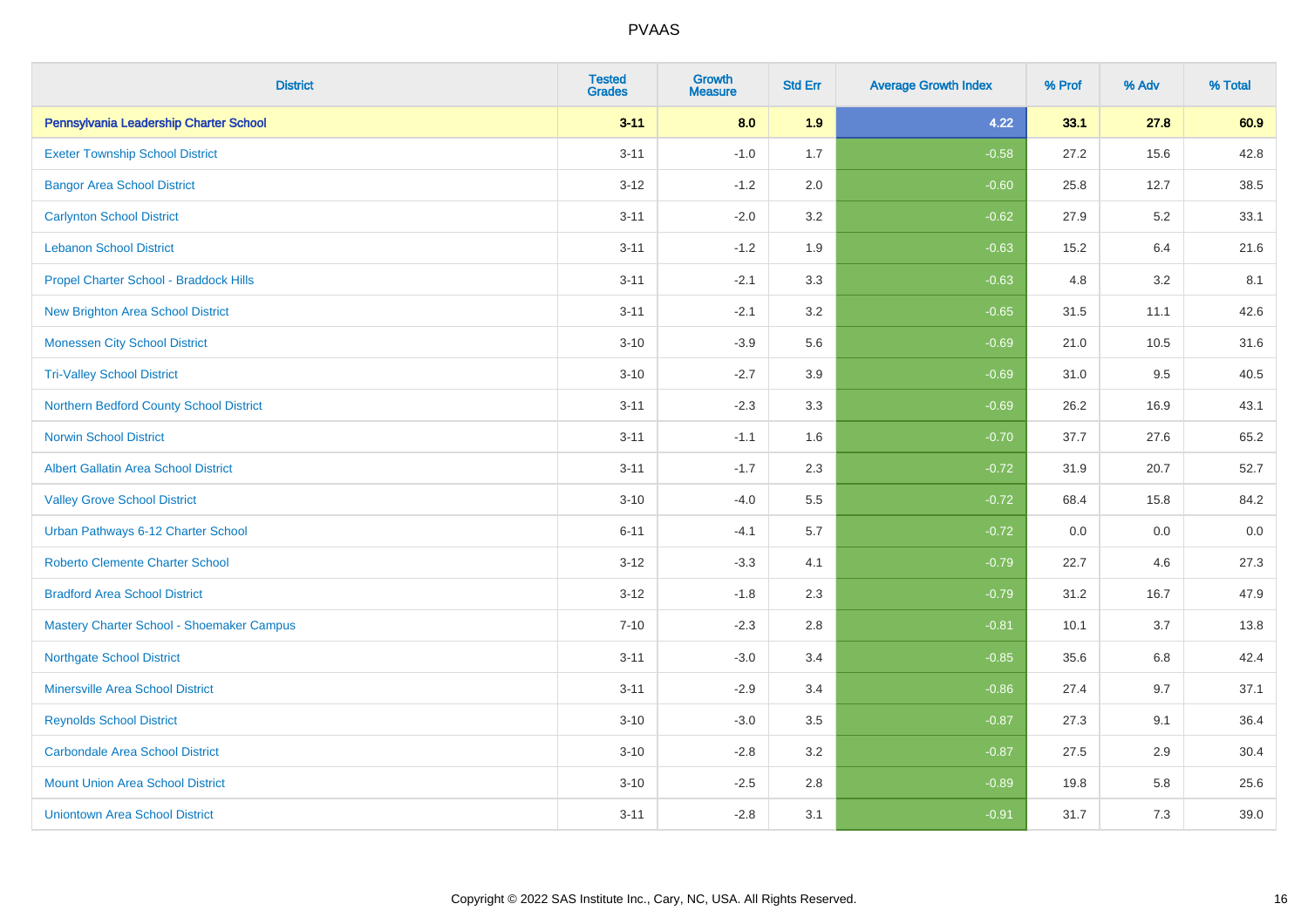| <b>District</b>                                 | <b>Tested</b><br><b>Grades</b> | <b>Growth</b><br><b>Measure</b> | <b>Std Err</b> | <b>Average Growth Index</b> | % Prof | % Adv | % Total |
|-------------------------------------------------|--------------------------------|---------------------------------|----------------|-----------------------------|--------|-------|---------|
| Pennsylvania Leadership Charter School          | $3 - 11$                       | 8.0                             | 1.9            | 4.22                        | 33.1   | 27.8  | 60.9    |
| <b>Conneaut School District</b>                 | $3-12$                         | $-2.3$                          | 2.6            | $-0.91$                     | 27.4   | 9.7   | 37.1    |
| <b>Wyomissing Area School District</b>          | $3 - 12$                       | $-2.4$                          | 2.6            | $-0.92$                     | 25.6   | 28.1  | 53.7    |
| <b>Propel Charter School-Montour</b>            | $3 - 10$                       | $-3.4$                          | 3.6            | $-0.93$                     | 7.7    | 0.0   | 7.7     |
| <b>KIPP Dubois Charter School</b>               | $9 - 10$                       | $-3.0$                          | 3.1            | $-0.95$                     | 10.0   | 0.0   | 10.0    |
| <b>Northwest Area School District</b>           | $3 - 10$                       | $-3.2$                          | 3.3            | $-0.97$                     | 30.4   | 13.0  | 43.5    |
| <b>Sugar Valley Rural Charter School</b>        | $3 - 11$                       | $-3.6$                          | 3.7            | $-0.98$                     | 10.3   | 0.0   | 10.3    |
| <b>Shamokin Area School District</b>            | $3 - 11$                       | $-2.6$                          | 2.5            | $-1.06$                     | 19.6   | 9.8   | 29.3    |
| <b>Mahanoy Area School District</b>             | $3 - 10$                       | $-3.4$                          | 3.1            | $-1.07$                     | 21.4   | 8.6   | 30.0    |
| <b>Moshannon Valley School District</b>         | $3 - 10$                       | $-5.1$                          | 4.6            | $-1.12$                     | 25.0   | 12.5  | 37.5    |
| <b>Cameron County School District</b>           | $3 - 12$                       | $-5.0$                          | 4.4            | $-1.12$                     | 34.9   | 4.8   | 39.7    |
| <b>Harmony Area School District</b>             | $3 - 10$                       | $-5.7$                          | 5.0            | $-1.13$                     | 33.3   | 0.0   | 33.3    |
| Northwestern Lehigh School District             | $3 - 11$                       | $-2.4$                          | 2.1            | $-1.14$                     | 41.7   | 17.9  | 59.5    |
| <b>Beaver Area School District</b>              | $3 - 10$                       | $-3.0$                          | 2.5            | $-1.16$                     | 25.8   | 27.8  | 53.6    |
| <b>Shaler Area School District</b>              | $3 - 11$                       | $-2.1$                          | 1.8            | $-1.18$                     | 32.0   | 13.0  | 45.0    |
| <b>Susquehanna Community School District</b>    | $3 - 11$                       | $-4.5$                          | 3.8            | $-1.19$                     | 31.9   | 8.8   | 40.7    |
| <b>Cornell School District</b>                  | $3 - 11$                       | $-5.5$                          | 4.6            | $-1.20$                     | 11.3   | 3.2   | 14.5    |
| <b>Millville Area School District</b>           | $3-12$                         | $-5.6$                          | 4.4            | $-1.26$                     | 31.4   | 11.4  | 42.9    |
| <b>Springfield Township School District</b>     | $3 - 11$                       | $-3.9$                          | 3.1            | $-1.27$                     | 37.2   | 30.8  | 68.1    |
| <b>Propel Charter School-Homestead</b>          | $3 - 11$                       | $-5.0$                          | 3.9            | $-1.27$                     | 7.3    | 0.0   | 7.3     |
| <b>Keystone Education Center Charter School</b> | $3 - 12$                       | $-6.5$                          | 5.1            | $-1.28$                     | 0.0    | 0.0   | 0.0     |
| <b>Bucks County Technical High School</b>       | $9 - 10$                       | $-2.9$                          | 2.2            | $-1.29$                     | 27.7   | 10.4  | 38.2    |
| <b>Shenandoah Valley School District</b>        | $3 - 11$                       | $-4.5$                          | 3.5            | $-1.29$                     | 14.3   | 0.0   | 14.3    |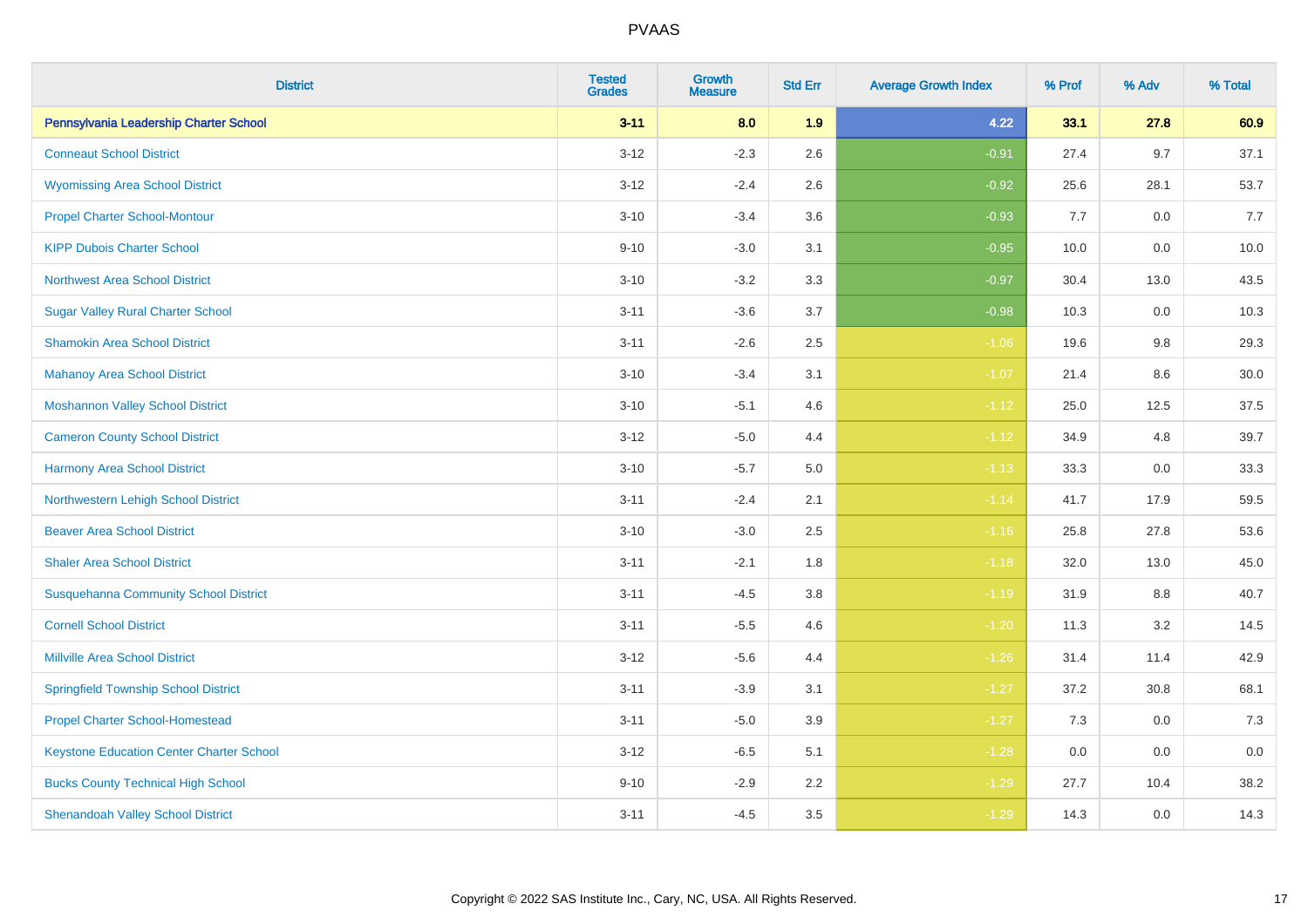| <b>District</b>                               | <b>Tested</b><br><b>Grades</b> | <b>Growth</b><br><b>Measure</b> | <b>Std Err</b> | <b>Average Growth Index</b> | % Prof | % Adv | % Total |
|-----------------------------------------------|--------------------------------|---------------------------------|----------------|-----------------------------|--------|-------|---------|
| Pennsylvania Leadership Charter School        | $3 - 11$                       | 8.0                             | 1.9            | 4.22                        | 33.1   | 27.8  | 60.9    |
| <b>Southern Fulton School District</b>        | $3 - 11$                       | $-5.1$                          | 4.0            | $-1.29$                     | 21.7   | 13.0  | 34.8    |
| <b>Rose Tree Media School District</b>        | $3 - 10$                       | $-2.8$                          | 2.1            | $-1.33$                     | 35.2   | 29.6  | 64.8    |
| <b>Northeast Bradford School District</b>     | $3 - 10$                       | $-5.0$                          | 3.7            | $-1.35$                     | 30.6   | 4.8   | 35.5    |
| <b>Dubois Area School District</b>            | $3 - 11$                       | $-2.8$                          | 2.0            | $-1.37$                     | 35.5   | 19.0  | 54.6    |
| <b>Chester-Upland School District</b>         | $3 - 11$                       | $-3.6$                          | 2.6            | $-1.38$                     | 1.6    | 0.0   | 1.6     |
| <b>Franklin Area School District</b>          | $3 - 11$                       | $-3.7$                          | 2.6            | $-1.43$                     | 30.5   | 5.9   | 36.4    |
| <b>Weatherly Area School District</b>         | $3 - 11$                       | $-5.8$                          | 4.0            | $-1.44$                     | 32.1   | 8.9   | 41.1    |
| <b>Middletown Area School District</b>        | $3 - 11$                       | $-3.4$                          | 2.4            | $-1.44$                     | 34.3   | 15.2  | 49.4    |
| <b>Rochester Area School District</b>         | $3 - 11$                       | $-5.7$                          | 3.9            | $-1.45$                     | 14.9   | 2.1   | 17.0    |
| <b>Greater Johnstown School District</b>      | $3 - 11$                       | $-3.5$                          | 2.4            | $-1.45$                     | 10.3   | 1.3   | 11.5    |
| Salisbury-Elk Lick School District            | $3 - 11$                       | $-8.4$                          | 5.8            | $-1.45$                     | 33.3   | 5.6   | 38.9    |
| <b>Troy Area School District</b>              | $3 - 10$                       | $-4.7$                          | 3.2            | $-1.46$                     | 22.8   | 16.5  | 39.2    |
| <b>Towanda Area School District</b>           | $3 - 11$                       | $-4.0$                          | 2.6            | $-1.52$                     | 24.8   | 9.9   | 34.8    |
| <b>Crestwood School District</b>              | $3 - 11$                       | $-3.4$                          | 2.2            | $-1.52$                     | 33.1   | 21.7  | 54.9    |
| <b>Nazareth Area School District</b>          | $3 - 11$                       | $-2.5$                          | 1.7            | $-1.53$                     | 29.2   | 24.6  | 53.8    |
| <b>Universal Audenried Charter School</b>     | $9 - 11$                       | $-3.8$                          | 2.5            | $-1.53$                     | 3.0    | 0.5   | 3.5     |
| <b>Ridgway Area School District</b>           | $3 - 11$                       | $-6.1$                          | 4.0            | $-1.53$                     | 42.2   | 15.6  | 57.8    |
| <b>Conemaugh Valley School District</b>       | $3 - 12$                       | $-6.3$                          | 4.1            | $-1.54$                     | 23.7   | 5.1   | 28.8    |
| <b>Charleroi School District</b>              | $3 - 11$                       | $-4.3$                          | 2.7            | $-1.55$                     | 22.2   | 15.9  | 38.1    |
| <b>Shanksville-Stonycreek School District</b> | $3 - 10$                       | $-8.6$                          | 5.5            | $-1.55$                     | 17.6   | 23.5  | 41.2    |
| <b>Slippery Rock Area School District</b>     | $3 - 11$                       | $-3.8$                          | 2.5            | $-1.56$                     | 30.8   | 21.9  | 52.7    |
| Insight PA Cyber Charter School               | $3 - 11$                       | $-9.4$                          | 5.8            | $-1.62$                     | 25.6   | 4.6   | 30.2    |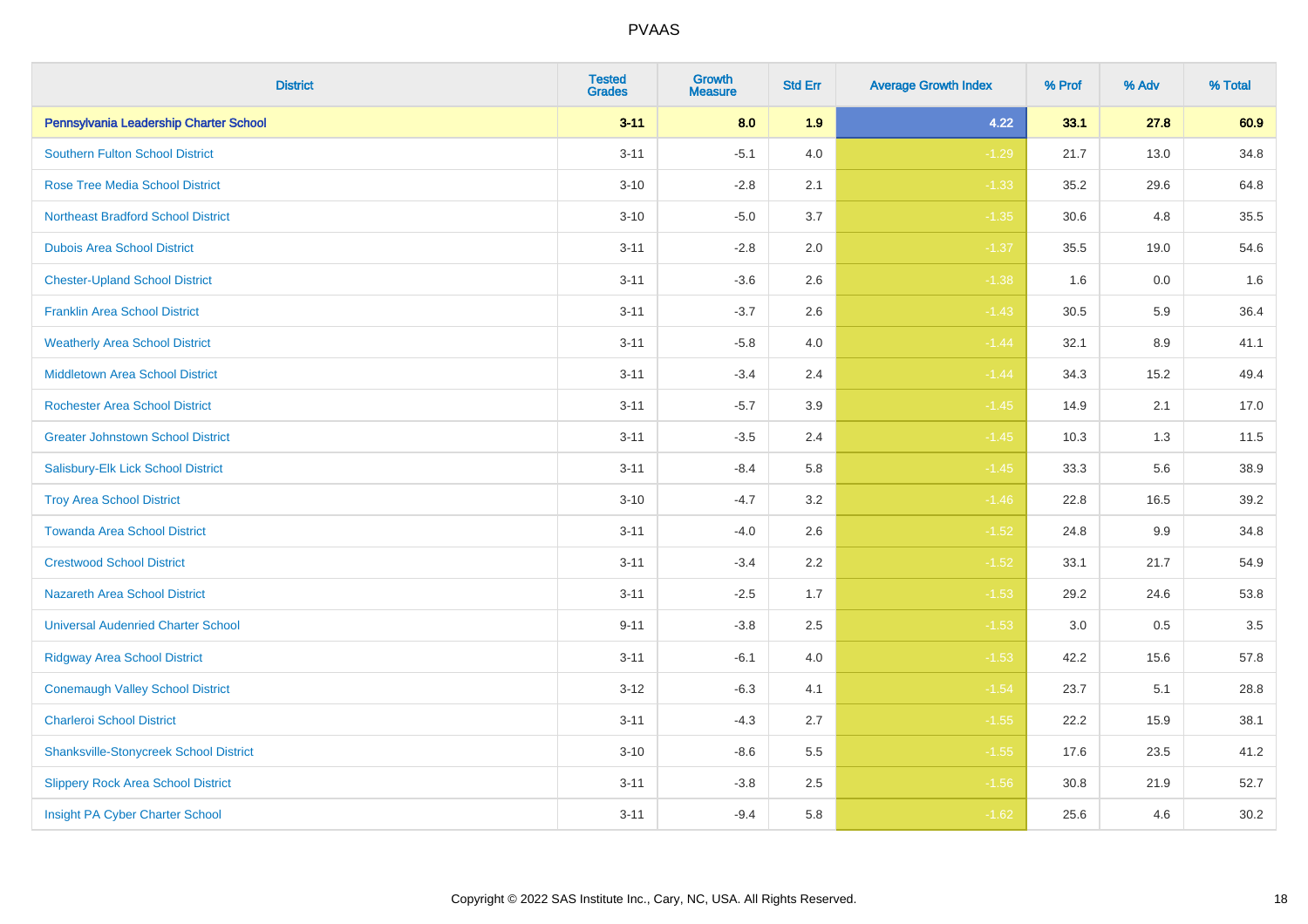| <b>District</b>                                        | <b>Tested</b><br><b>Grades</b> | <b>Growth</b><br><b>Measure</b> | <b>Std Err</b> | <b>Average Growth Index</b> | % Prof | % Adv   | % Total |
|--------------------------------------------------------|--------------------------------|---------------------------------|----------------|-----------------------------|--------|---------|---------|
| Pennsylvania Leadership Charter School                 | $3 - 11$                       | 8.0                             | 1.9            | 4.22                        | 33.1   | 27.8    | 60.9    |
| <b>Laurel Highlands School District</b>                | $3 - 11$                       | $-3.8$                          | 2.3            | $-1.63$                     | 20.9   | 14.6    | 35.4    |
| <b>Hollidaysburg Area School District</b>              | $3 - 11$                       | $-2.7$                          | 1.6            | $-1.64$                     | 32.6   | 15.2    | 47.8    |
| <b>Hatboro-Horsham School District</b>                 | $3 - 11$                       | $-2.7$                          | 1.6            | $-1.65$                     | 27.9   | 17.9    | 45.8    |
| <b>Steelton-Highspire School District</b>              | $3 - 11$                       | $-5.3$                          | 3.2            | $-1.65$                     | 13.9   | 0.0     | 13.9    |
| <b>Woodland Hills School District</b>                  | $3 - 12$                       | $-4.2$                          | 2.5            | $-1.66$                     | 10.1   | 1.4     | 11.5    |
| <b>Dauphin County Technical School</b>                 | $9 - 11$                       | $-3.9$                          | 2.3            | $-1.67$                     | 18.3   | 11.1    | 29.3    |
| <b>Environmental Charter School At Frick Park</b>      | $3-9$                          | $-6.2$                          | 3.7            | $-1.67$                     | 25.9   | 3.4     | 29.3    |
| <b>Twin Valley School District</b>                     | $3 - 12$                       | $-3.2$                          | 1.9            | $-1.68$                     | 38.8   | 19.8    | 58.6    |
| <b>Union Area School District</b>                      | $3 - 11$                       | $-6.5$                          | 3.8            | $-1.70$                     | 30.6   | 12.2    | 42.9    |
| Southern Huntingdon County School District             | $3 - 11$                       | $-5.9$                          | 3.4            | $-1.76$                     | 32.8   | 4.9     | 37.7    |
| <b>Oxford Area School District</b>                     | $3 - 11$                       | $-3.1$                          | 1.8            | $-1.77$                     | 27.5   | 14.5    | 42.0    |
| Renaissance Academy Charter School                     | $3 - 11$                       | $-5.6$                          | 3.1            | $-1.79$                     | 28.4   | 18.5    | 46.9    |
| <b>Pleasant Valley School District</b>                 | $3 - 11$                       | $-3.3$                          | 1.8            | $-1.80$                     | 28.5   | 10.4    | 39.0    |
| New Kensington-Arnold School District                  | $3 - 11$                       | $-5.8$                          | 3.2            | $-1.80$                     | 10.8   | 1.2     | 12.0    |
| <b>Westinghouse Arts Academy Charter School</b>        | $9 - 10$                       | $-6.0$                          | 3.3            | $-1.81$                     | 20.2   | $8.9\,$ | 29.1    |
| <b>West Chester Area School District</b>               | $3 - 11$                       | $-2.1$                          | 1.2            | $-1.83$                     | 36.4   | 23.2    | 59.6    |
| <b>Montgomery Area School District</b>                 | $3 - 11$                       | $-5.8$                          | 3.2            | $-1.83$                     | 25.0   | 11.5    | 36.5    |
| Penn Cambria School District                           | $3 - 11$                       | $-4.5$                          | 2.4            | $-1.86$                     | 27.3   | 15.8    | 43.2    |
| <b>Chester Charter Scholars Academy Charter School</b> | $3 - 12$                       | $-6.2$                          | 3.3            | $-1.88$                     | 2.2    | 0.0     | 2.2     |
| <b>Jenkintown School District</b>                      | $3 - 11$                       | $-7.9$                          | 4.1            | $-1.92$                     | 34.1   | 27.3    | 61.4    |
| <b>Millersburg Area School District</b>                | $3 - 11$                       | $-6.6$                          | 3.4            | $-1.92$                     | 24.1   | 10.3    | 34.5    |
| <b>Southern Lehigh School District</b>                 | $3 - 11$                       | $-4.1$                          | 2.1            | $-1.94$                     | 39.3   | 28.0    | 67.2    |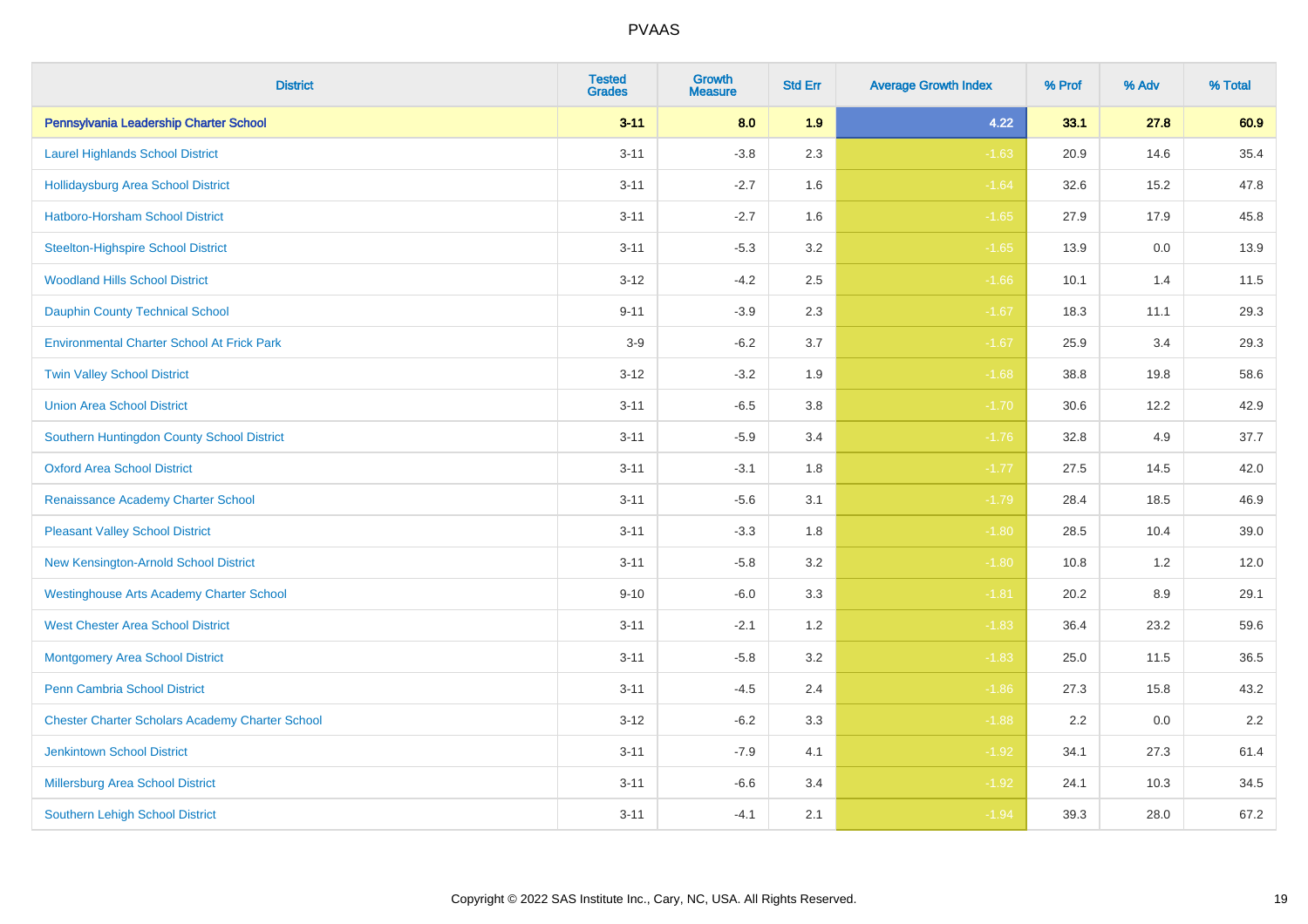| <b>District</b>                                                       | <b>Tested</b><br><b>Grades</b> | <b>Growth</b><br><b>Measure</b> | <b>Std Err</b> | <b>Average Growth Index</b> | % Prof | % Adv   | % Total |
|-----------------------------------------------------------------------|--------------------------------|---------------------------------|----------------|-----------------------------|--------|---------|---------|
| Pennsylvania Leadership Charter School                                | $3 - 11$                       | 8.0                             | 1.9            | 4.22                        | 33.1   | 27.8    | 60.9    |
| <b>Schuylkill Haven Area School District</b>                          | $3 - 11$                       | $-5.3$                          | 2.7            | $-1.96$                     | 22.2   | 11.6    | 33.8    |
| <b>North East School District</b>                                     | $3 - 11$                       | $-5.3$                          | 2.7            | $-1.97$                     | 31.7   | 24.8    | 56.4    |
| <b>Titusville Area School District</b>                                | $3 - 11$                       | $-5.0$                          | 2.5            | $-1.98$                     | 26.5   | 6.8     | 33.3    |
| Lehigh Valley Academy Regional Charter School                         | $3 - 11$                       | $-5.9$                          | 3.0            | $-1.98$                     | 20.0   | 7.7     | 27.7    |
| Lincoln Leadership Academy Charter School                             | $3 - 12$                       | $-7.4$                          | 3.7            | $-1.99$                     | 6.4    | 2.1     | 8.5     |
| <b>Sto-Rox School District</b>                                        | $3 - 10$                       | $-7.0$                          | 3.5            | $-1.99$                     | 3.2    | $0.0\,$ | 3.2     |
| <b>Kiski Area School District</b>                                     | $3 - 11$                       | $-4.0$                          | 2.0            | $-1.99$                     | 23.1   | 18.2    | 41.3    |
| <b>Bristol Borough School District</b>                                | $3 - 12$                       | $-5.9$                          | 2.9            | $-2.00$                     | 27.8   | 3.3     | 31.1    |
| Preparatory Charter School Of Mathematics, Science, Tech, And Careers | $9 - 10$                       | $-5.1$                          | 2.5            | $-2.03$                     | 6.3    | 1.4     | 7.7     |
| <b>Riverside Beaver County School District</b>                        | $3 - 11$                       | $-5.5$                          | 2.7            | $-2.03$                     | 35.8   | 23.2    | 59.0    |
| <b>Freedom Area School District</b>                                   | $3 - 11$                       | $-6.3$                          | 3.1            | $-2.04$                     | 22.9   | 8.4     | 31.3    |
| <b>Boyertown Area School District</b>                                 | $3 - 11$                       | $-2.9$                          | 1.4            | $-2.06$                     | 30.8   | 22.6    | 53.4    |
| <b>West Greene School District</b>                                    | $3 - 11$                       | $-8.1$                          | 3.9            | $-2.08$                     | 31.0   | 11.9    | 42.9    |
| <b>Wellsboro Area School District</b>                                 | $3 - 11$                       | $-6.3$                          | 3.0            | $-2.08$                     | 24.4   | 13.4    | 37.8    |
| <b>Mastery Charter School - Gratz Campus</b>                          | $7 - 10$                       | $-9.5$                          | 4.6            | $-2.09$                     | 0.0    | 3.4     | 3.4     |
| <b>East Allegheny School District</b>                                 | $3 - 11$                       | $-6.4$                          | 3.0            | $-2.11$                     | 21.0   | 7.4     | 28.4    |
| <b>West Middlesex Area School District</b>                            | $3 - 10$                       | $-7.4$                          | 3.5            | $-2.11$                     | 32.0   | 9.6     | 41.6    |
| <b>Cambria Heights School District</b>                                | $3 - 10$                       | $-6.2$                          | 2.9            | $-2.11$                     | 25.0   | 13.0    | 38.0    |
| <b>Elk Lake School District</b>                                       | $3 - 11$                       | $-6.1$                          | 2.9            | $-2.12$                     | 26.3   | 11.6    | 37.9    |
| North Schuylkill School District                                      | $3 - 11$                       | $-4.7$                          | 2.2            | $-2.16$                     | 20.2   | 11.7    | 31.9    |
| <b>Western Beaver County School District</b>                          | $3 - 11$                       | $-9.3$                          | 4.2            | $-2.20$                     | 45.1   | 3.9     | 49.0    |
| <b>Wyoming Area School District</b>                                   | $3 - 10$                       | $-5.5$                          | 2.5            | $-2.21$                     | 32.0   | 9.6     | 41.6    |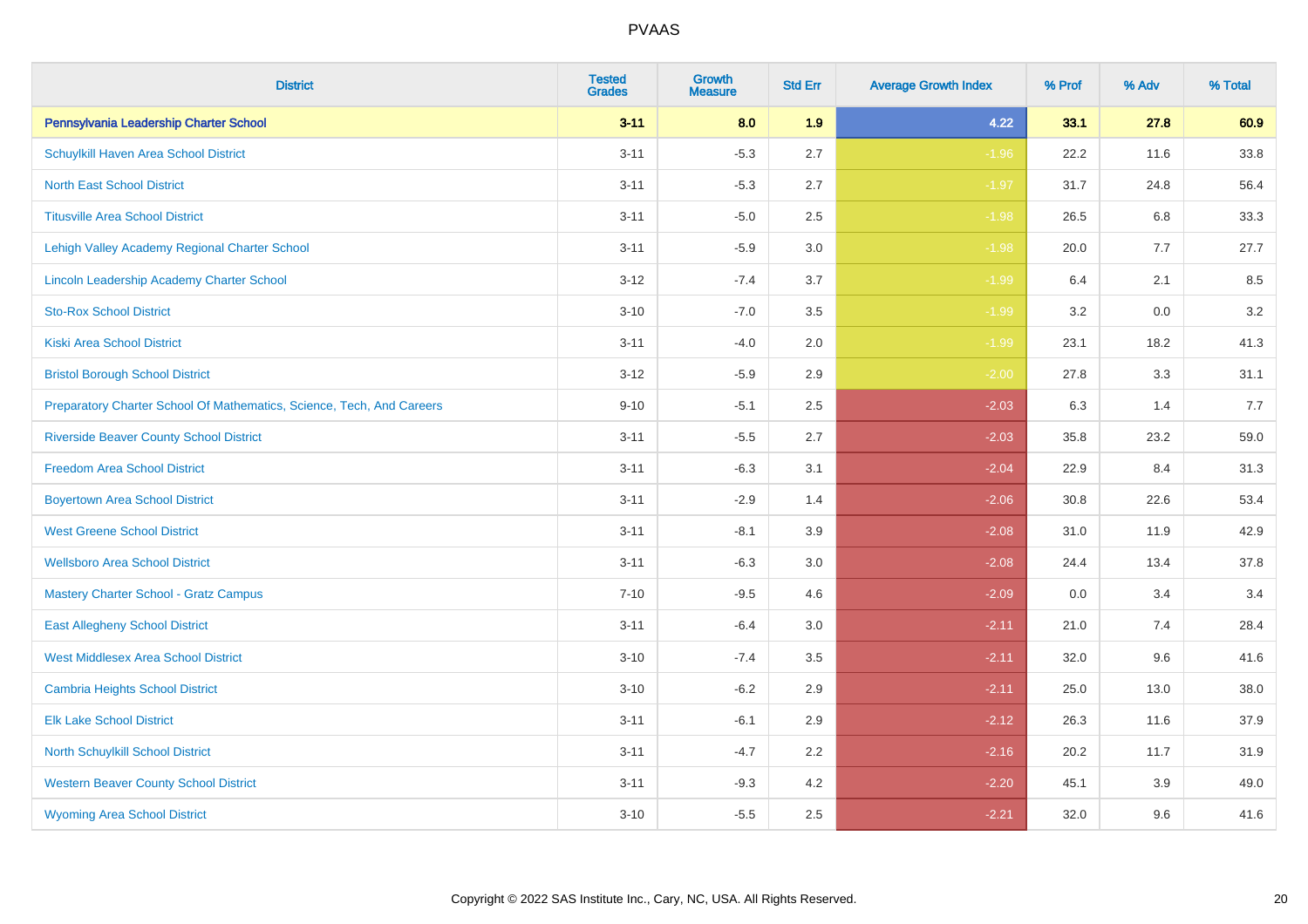| <b>District</b>                               | <b>Tested</b><br><b>Grades</b> | <b>Growth</b><br><b>Measure</b> | <b>Std Err</b> | <b>Average Growth Index</b> | % Prof | % Adv | % Total |
|-----------------------------------------------|--------------------------------|---------------------------------|----------------|-----------------------------|--------|-------|---------|
| Pennsylvania Leadership Charter School        | $3 - 11$                       | 8.0                             | 1.9            | 4.22                        | 33.1   | 27.8  | 60.9    |
| <b>Elizabeth Forward School District</b>      | $3 - 11$                       | $-5.5$                          | 2.5            | $-2.25$                     | 32.2   | 12.8  | 45.0    |
| <b>Yough School District</b>                  | $3 - 10$                       | $-6.2$                          | 2.7            | $-2.27$                     | 28.9   | 8.8   | 37.7    |
| <b>Owen J Roberts School District</b>         | $3 - 11$                       | $-3.5$                          | 1.5            | $-2.27$                     | 36.8   | 24.4  | 61.2    |
| <b>Susquenita School District</b>             | $3 - 11$                       | $-5.9$                          | 2.6            | $-2.28$                     | 30.6   | 13.9  | 44.4    |
| <b>Achievement House Charter School</b>       | $7 - 11$                       | $-8.2$                          | 3.6            | $-2.28$                     | 16.7   | 2.8   | 19.4    |
| <b>Carmichaels Area School District</b>       | $3 - 10$                       | $-7.0$                          | 3.1            | $-2.30$                     | 17.8   | 9.6   | 27.4    |
| <b>Commodore Perry School District</b>        | $3 - 11$                       | $-10.4$                         | 4.5            | $-2.30$                     | 29.4   | 5.9   | 35.3    |
| Jamestown Area School District                | $3 - 11$                       | $-9.5$                          | 4.1            | $-2.33$                     | 41.5   | 4.9   | 46.3    |
| <b>Riverside School District</b>              | $3 - 11$                       | $-6.2$                          | 2.7            | $-2.33$                     | 20.8   | 17.0  | 37.7    |
| <b>City CHS</b>                               | $10 - 11$                      | $-5.6$                          | 2.4            | $-2.34$                     | 15.9   | 1.5   | 17.4    |
| Octorara Area School District                 | $3 - 11$                       | $-7.5$                          | 3.2            | $-2.35$                     | 26.1   | 17.0  | 43.2    |
| <b>Pottsville Area School District</b>        | $3 - 12$                       | $-4.9$                          | 2.1            | $-2.36$                     | 21.8   | 7.9   | 29.6    |
| <b>Mount Pleasant Area School District</b>    | $3 - 11$                       | $-5.4$                          | 2.3            | $-2.37$                     | 33.3   | 8.7   | 42.0    |
| <b>Wyoming Valley West School District</b>    | $3 - 11$                       | $-5.5$                          | 2.3            | $-2.38$                     | 22.2   | 9.2   | 31.4    |
| <b>Redbank Valley School District</b>         | $3 - 11$                       | $-7.5$                          | 3.1            | $-2.41$                     | 12.4   | 10.6  | 23.1    |
| <b>Forbes Road School District</b>            | $3 - 11$                       | $-11.5$                         | 4.7            | $-2.43$                     | 23.1   | 10.3  | 33.3    |
| Pocono Mountain School District               | $3 - 12$                       | $-4.3$                          | 1.8            | $-2.43$                     | 35.5   | 17.1  | 52.6    |
| Perseus House Charter School Of Excellence    | $6 - 11$                       | $-6.4$                          | 2.6            | $-2.50$                     | 0.9    | 0.0   | 0.9     |
| <b>Columbia-Montour AVTS</b>                  | $9 - 10$                       | $-7.1$                          | 2.8            | $-2.52$                     | 19.5   | 3.2   | 22.7    |
| <b>Antietam School District</b>               | $3 - 10$                       | $-9.5$                          | 3.7            | $-2.57$                     | 20.9   | 1.5   | 22.4    |
| <b>Greater Nanticoke Area School District</b> | $3 - 12$                       | $-6.8$                          | 2.6            | $-2.58$                     | 15.2   | 8.9   | 24.1    |
| Catasauqua Area School District               | $3 - 12$                       | $-7.3$                          | 2.8            | $-2.58$                     | 27.1   | 11.2  | 38.3    |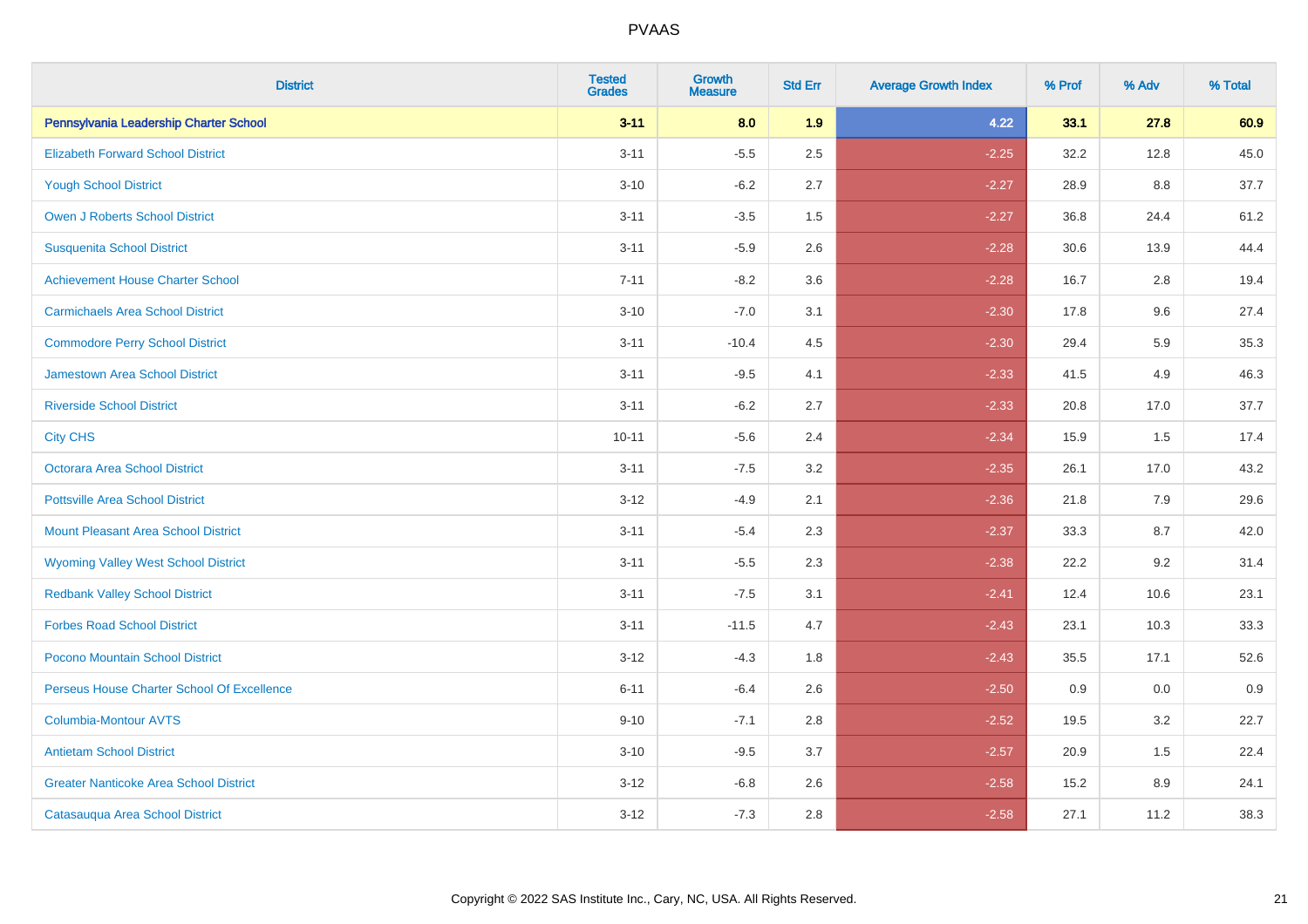| <b>District</b>                                | <b>Tested</b><br><b>Grades</b> | <b>Growth</b><br><b>Measure</b> | <b>Std Err</b> | <b>Average Growth Index</b> | % Prof | % Adv   | % Total |
|------------------------------------------------|--------------------------------|---------------------------------|----------------|-----------------------------|--------|---------|---------|
| Pennsylvania Leadership Charter School         | $3 - 11$                       | 8.0                             | 1.9            | 4.22                        | 33.1   | 27.8    | 60.9    |
| <b>Union City Area School District</b>         | $3 - 12$                       | $-8.7$                          | 3.3            | $-2.59$                     | 29.7   | 10.9    | 40.6    |
| <b>Bethel Park School District</b>             | $3 - 11$                       | $-4.4$                          | 1.7            | $-2.62$                     | 40.1   | 27.3    | 67.4    |
| <b>Richland School District</b>                | $3 - 11$                       | $-6.9$                          | 2.6            | $-2.63$                     | 40.1   | 20.9    | 61.0    |
| <b>Turkeyfoot Valley Area School District</b>  | $3 - 12$                       | $-15.4$                         | 5.8            | $-2.66$                     | 3.8    | 3.8     | 7.6     |
| <b>Connellsville Area School District</b>      | $3 - 11$                       | $-5.3$                          | 2.0            | $-2.67$                     | 24.2   | $5.0\,$ | 29.1    |
| <b>Blairsville-Saltsburg School District</b>   | $3 - 11$                       | $-7.5$                          | 2.8            | $-2.67$                     | 20.1   | 8.2     | 28.3    |
| <b>Lawrence County CTC</b>                     | $10 - 11$                      | $-9.8$                          | 3.7            | $-2.68$                     | 7.3    | 0.0     | 7.3     |
| <b>Avonworth School District</b>               | $3 - 10$                       | $-6.2$                          | 2.3            | $-2.68$                     | 35.9   | 14.1    | 50.0    |
| <b>Governor Mifflin School District</b>        | $3 - 11$                       | $-4.4$                          | 1.6            | $-2.69$                     | 30.3   | 7.7     | 38.0    |
| <b>Eastern York School District</b>            | $3 - 11$                       | $-6.2$                          | 2.3            | $-2.70$                     | 27.8   | 18.5    | 46.4    |
| La Academia Partnership Charter School         | $6 - 11$                       | $-15.5$                         | 5.7            | $-2.70$                     | 2.3    | 0.0     | 2.3     |
| Karns City Area School District                | $3 - 11$                       | $-7.2$                          | 2.6            | $-2.71$                     | 26.4   | 20.8    | 47.2    |
| Selinsgrove Area School District               | $3 - 12$                       | $-5.7$                          | 2.1            | $-2.74$                     | 25.4   | 13.9    | 39.2    |
| <b>Clarion-Limestone Area School District</b>  | $3 - 12$                       | $-10.0$                         | 3.6            | $-2.76$                     | 28.3   | 20.0    | 48.3    |
| <b>Pottsgrove School District</b>              | $3 - 11$                       | $-5.5$                          | 2.0            | $-2.78$                     | 28.6   | 10.3    | 38.8    |
| <b>Quakertown Community School District</b>    | $3 - 12$                       | $-4.3$                          | 1.5            | $-2.79$                     | 33.8   | 20.1    | 53.8    |
| <b>Sharon City School District</b>             | $3 - 11$                       | $-6.5$                          | 2.3            | $-2.79$                     | 13.1   | 5.0     | 18.1    |
| <b>Innovative Arts Academy Charter School</b>  | $6 - 11$                       | $-7.2$                          | 2.5            | $-2.83$                     | 2.0    | 0.0     | 2.0     |
| Southern Columbia Area School District         | $3 - 11$                       | $-8.5$                          | 3.0            | $-2.83$                     | 30.5   | 12.8    | 43.3    |
| <b>Berwick Area School District</b>            | $3 - 11$                       | $-6.9$                          | 2.4            | $-2.84$                     | 22.3   | 11.5    | 33.8    |
| Mifflinburg Area School District               | $3 - 11$                       | $-6.0$                          | 2.1            | $-2.87$                     | 32.7   | 13.3    | 46.0    |
| <b>Carbon Career &amp; Technical Institute</b> | $9 - 11$                       | $-9.3$                          | 3.2            | $-2.92$                     | 19.6   | 2.2     | 21.7    |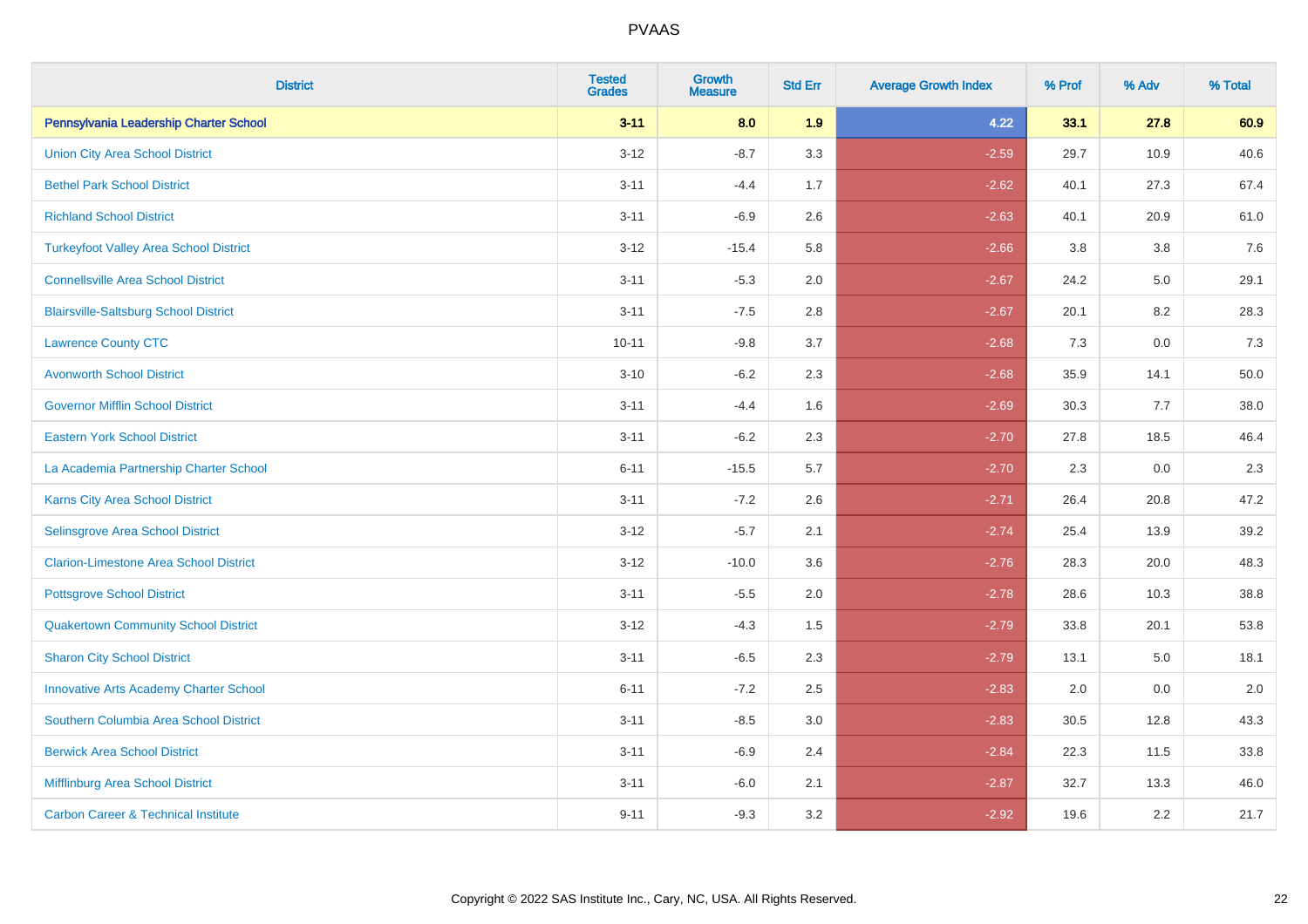| <b>District</b>                              | <b>Tested</b><br><b>Grades</b> | <b>Growth</b><br><b>Measure</b> | <b>Std Err</b> | <b>Average Growth Index</b> | % Prof | % Adv | % Total |
|----------------------------------------------|--------------------------------|---------------------------------|----------------|-----------------------------|--------|-------|---------|
| Pennsylvania Leadership Charter School       | $3 - 11$                       | 8.0                             | 1.9            | 4.22                        | 33.1   | 27.8  | 60.9    |
| <b>Baldwin-Whitehall School District</b>     | $3 - 11$                       | $-5.5$                          | 1.9            | $-2.93$                     | 32.0   | 14.7  | 46.7    |
| <b>Montour School District</b>               | $3 - 11$                       | $-6.1$                          | 2.1            | $-2.95$                     | 31.8   | 23.6  | 55.3    |
| <b>Carlisle Area School District</b>         | $3 - 11$                       | $-5.2$                          | 1.7            | $-2.99$                     | 28.0   | 19.3  | 47.3    |
| <b>Corry Area School District</b>            | $3 - 11$                       | $-6.8$                          | 2.3            | $-3.01$                     | 24.0   | 8.8   | 32.8    |
| <b>Gettysburg Area School District</b>       | $3 - 11$                       | $-6.0$                          | 2.0            | $-3.02$                     | 28.8   | 19.6  | 48.5    |
| Boys Latin Of Philadelphia Charter School    | $6 - 12$                       | $-8.0$                          | 2.7            | $-3.02$                     | 1.4    | 0.0   | 1.4     |
| Imhotep Institute Charter High School        | $9 - 11$                       | $-17.6$                         | 5.8            | $-3.03$                     | 15.4   | 0.0   | 15.4    |
| <b>Greensburg Salem School District</b>      | $3 - 11$                       | $-6.9$                          | 2.2            | $-3.06$                     | 30.3   | 13.3  | 43.6    |
| California Area School District              | $3 - 10$                       | $-13.7$                         | 4.5            | $-3.06$                     | 41.7   | 16.7  | 58.3    |
| Jefferson-Morgan School District             | $3 - 10$                       | $-12.0$                         | 3.9            | $-3.09$                     | 28.6   | 6.1   | 34.7    |
| <b>Erie City School District</b>             | $3 - 12$                       | $-4.5$                          | 1.4            | $-3.09$                     | 13.4   | 6.7   | 20.1    |
| <b>Hanover Area School District</b>          | $3 - 11$                       | $-14.7$                         | 4.7            | $-3.13$                     | 12.1   | 3.0   | 15.2    |
| <b>Wissahickon School District</b>           | $3 - 10$                       | $-5.3$                          | 1.7            | $-3.14$                     | 27.5   | 29.0  | 56.6    |
| <b>Keystone Oaks School District</b>         | $3 - 11$                       | $-7.2$                          | 2.3            | $-3.14$                     | 30.0   | 11.1  | 41.0    |
| <b>Somerset Area School District</b>         | $3 - 11$                       | $-7.6$                          | 2.4            | $-3.17$                     | 21.0   | 14.5  | 35.5    |
| <b>Parkland School District</b>              | $3 - 11$                       | $-3.7$                          | 1.2            | $-3.17$                     | 31.4   | 30.6  | 62.0    |
| <b>Montoursville Area School District</b>    | $3 - 12$                       | $-8.4$                          | 2.6            | $-3.17$                     | 38.8   | 18.2  | 57.0    |
| <b>Canon-Mcmillan School District</b>        | $3 - 11$                       | $-5.0$                          | 1.5            | $-3.25$                     | 30.8   | 28.5  | 59.3    |
| <b>Riverview School District</b>             | $3 - 11$                       | $-13.0$                         | 4.0            | $-3.29$                     | 43.1   | 7.8   | 51.0    |
| Lackawanna Trail School District             | $3 - 10$                       | $-11.0$                         | 3.3            | $-3.35$                     | 13.1   | 18.0  | 31.2    |
| <b>East Stroudsburg Area School District</b> | $3 - 11$                       | $-4.9$                          | 1.4            | $-3.38$                     | 22.7   | 12.5  | 35.2    |
| <b>Mount Carmel Area School District</b>     | $3 - 11$                       | $-7.9$                          | 2.3            | $-3.38$                     | 18.2   | 4.4   | 22.6    |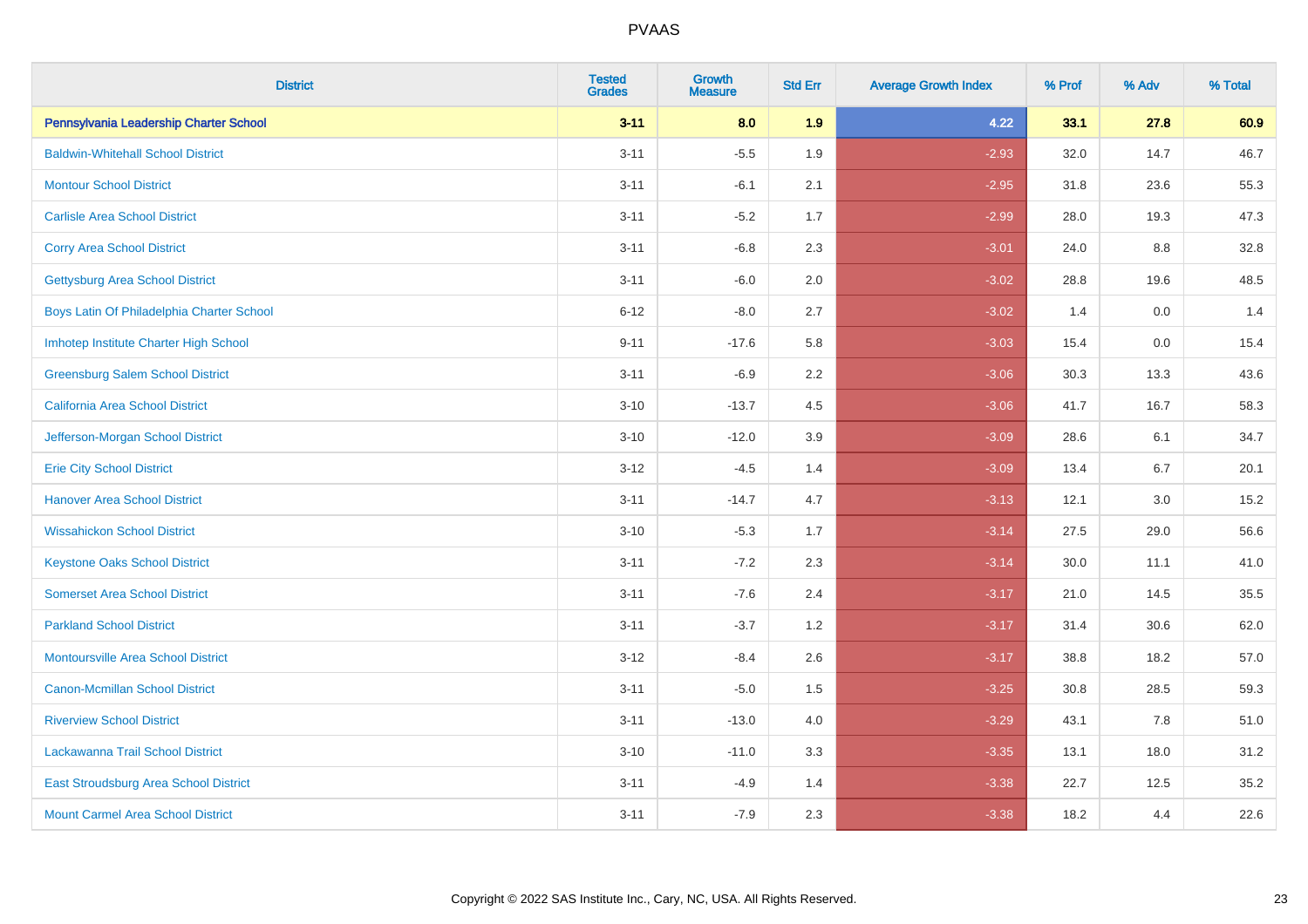| <b>District</b>                           | <b>Tested</b><br><b>Grades</b> | <b>Growth</b><br><b>Measure</b> | <b>Std Err</b> | <b>Average Growth Index</b> | % Prof | % Adv | % Total |
|-------------------------------------------|--------------------------------|---------------------------------|----------------|-----------------------------|--------|-------|---------|
| Pennsylvania Leadership Charter School    | $3 - 11$                       | 8.0                             | 1.9            | 4.22                        | 33.1   | 27.8  | 60.9    |
| <b>Shikellamy School District</b>         | $3 - 10$                       | $-8.3$                          | 2.4            | $-3.42$                     | 20.8   | 18.5  | 39.2    |
| <b>Ligonier Valley School District</b>    | $3 - 11$                       | $-10.8$                         | 3.1            | $-3.43$                     | 34.1   | 5.8   | 39.9    |
| <b>South Park School District</b>         | $3 - 11$                       | $-8.8$                          | 2.5            | $-3.46$                     | 28.1   | 17.0  | 45.2    |
| <b>Burgettstown Area School District</b>  | $3 - 11$                       | $-11.2$                         | 3.2            | $-3.46$                     | 16.0   | 2.7   | 18.7    |
| Mechanicsburg Area School District        | $3 - 11$                       | $-5.7$                          | 1.6            | $-3.48$                     | 35.1   | 16.0  | 51.2    |
| Morrisville Borough School District       | $3 - 11$                       | $-13.1$                         | 3.7            | $-3.52$                     | 4.9    | 1.6   | 6.6     |
| <b>West York Area School District</b>     | $3 - 12$                       | $-9.8$                          | 2.7            | $-3.57$                     | 21.9   | 10.9  | 32.8    |
| <b>Old Forge School District</b>          | $3 - 12$                       | $-11.3$                         | 3.1            | $-3.62$                     | 28.6   | 13.2  | 41.8    |
| <b>Shade-Central City School District</b> | $3 - 11$                       | $-14.6$                         | 4.0            | $-3.68$                     | 9.6    | 0.0   | 9.6     |
| Jefferson County-Dubois AVTS              | $9 - 11$                       | $-11.7$                         | 3.1            | $-3.72$                     | 17.6   | 2.8   | 20.4    |
| <b>Pittston Area School District</b>      | $3 - 11$                       | $-8.2$                          | 2.2            | $-3.75$                     | 26.7   | 14.8  | 41.5    |
| <b>Mohawk Area School District</b>        | $3 - 11$                       | $-10.5$                         | 2.8            | $-3.75$                     | 35.1   | 10.6  | 45.7    |
| <b>Grove City Area School District</b>    | $3 - 12$                       | $-8.8$                          | 2.3            | $-3.89$                     | 25.6   | 16.4  | 42.0    |
| <b>Tacony Academy Charter School</b>      | $3 - 11$                       | $-12.9$                         | 3.3            | $-3.90$                     | 8.6    | 1.4   | 10.0    |
| <b>Bethlehem Area School District</b>     | $3 - 11$                       | $-4.5$                          | 1.1            | $-3.91$                     | 20.4   | 11.3  | 31.7    |
| <b>Tussey Mountain School District</b>    | $3 - 12$                       | $-13.0$                         | 3.3            | $-3.93$                     | 11.1   | 3.2   | 14.3    |
| <b>Windber Area School District</b>       | $3 - 11$                       | $-11.9$                         | 3.0            | $-3.94$                     | 41.0   | 10.3  | 51.3    |
| <b>Plum Borough School District</b>       | $3 - 11$                       | $-9.4$                          | 2.4            | $-3.98$                     | 32.9   | 27.4  | 60.4    |
| <b>Ellwood City Area School District</b>  | $3 - 11$                       | $-12.5$                         | 3.1            | $-4.00$                     | 26.7   | 8.7   | 35.4    |
| <b>Deer Lakes School District</b>         | $3 - 11$                       | $-10.0$                         | 2.5            | $-4.02$                     | 27.7   | 9.9   | 37.6    |
| <b>Southmoreland School District</b>      | $3 - 11$                       | $-12.5$                         | 3.1            | $-4.04$                     | 33.3   | 15.5  | 48.8    |
| <b>Milton Area School District</b>        | $3 - 11$                       | $-10.1$                         | 2.5            | $-4.04$                     | 23.0   | 11.3  | 34.2    |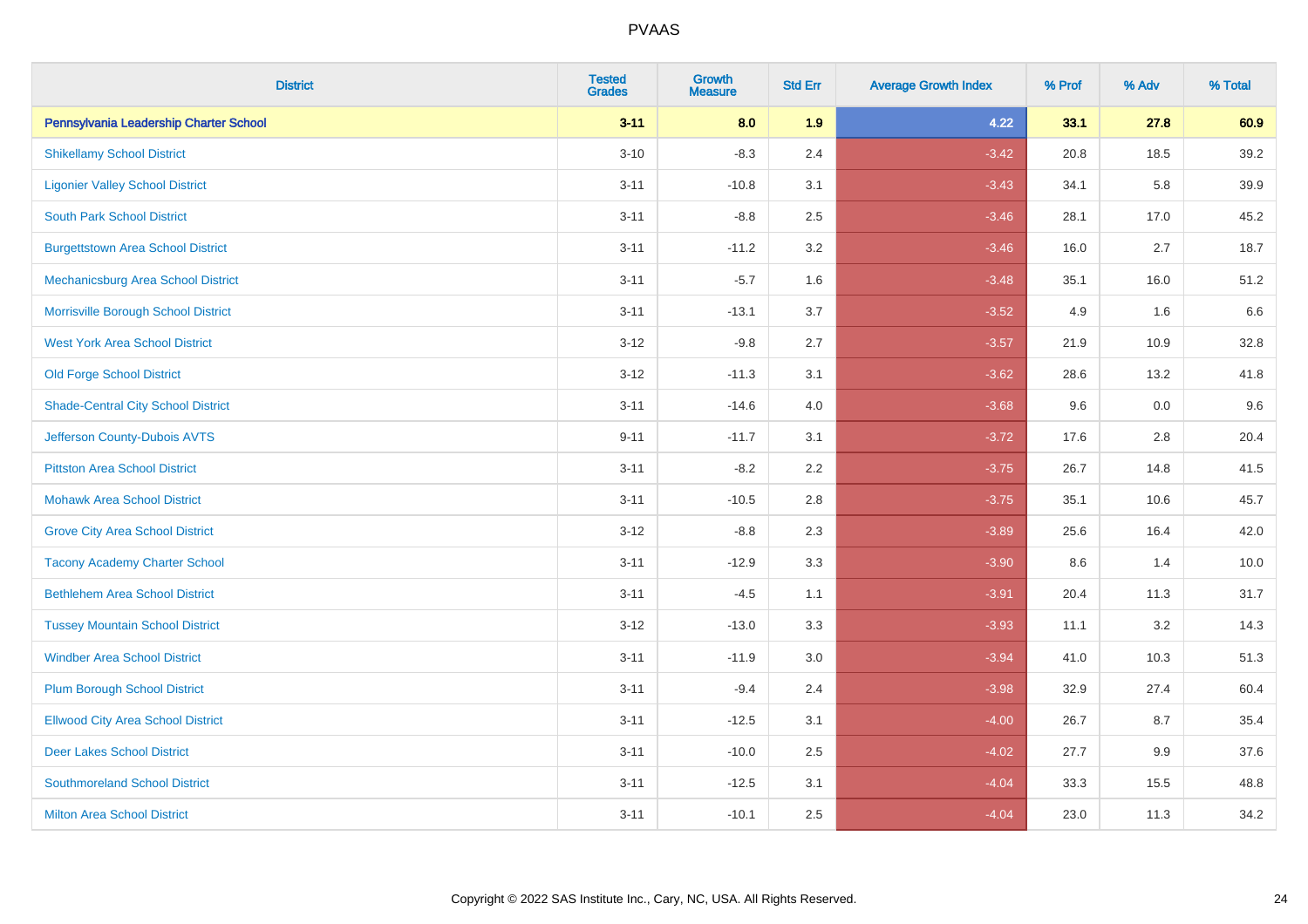| <b>District</b>                               | <b>Tested</b><br><b>Grades</b> | <b>Growth</b><br><b>Measure</b> | <b>Std Err</b> | <b>Average Growth Index</b> | % Prof | % Adv   | % Total |
|-----------------------------------------------|--------------------------------|---------------------------------|----------------|-----------------------------|--------|---------|---------|
| Pennsylvania Leadership Charter School        | $3 - 11$                       | 8.0                             | 1.9            | 4.22                        | 33.1   | 27.8    | 60.9    |
| <b>Scranton School District</b>               | $3 - 12$                       | $-10.1$                         | 2.5            | $-4.04$                     | 20.0   | 7.7     | 27.7    |
| <b>Mcguffey School District</b>               | $3 - 11$                       | $-12.1$                         | 3.0            | $-4.06$                     | 12.8   | 5.9     | 18.6    |
| <b>Moniteau School District</b>               | $3 - 11$                       | $-11.8$                         | 2.9            | $-4.07$                     | 22.6   | $5.0\,$ | 27.6    |
| <b>Mid Valley School District</b>             | $3 - 10$                       | $-11.1$                         | 2.7            | $-4.07$                     | 28.3   | 8.1     | 36.4    |
| <b>Panther Valley School District</b>         | $3-12$                         | $-13.3$                         | 3.2            | $-4.10$                     | 31.5   | 4.1     | 35.6    |
| <b>Williamsburg Community School District</b> | $3 - 11$                       | $-16.9$                         | 4.1            | $-4.14$                     | 22.4   | 0.0     | 22.4    |
| <b>Central Fulton School District</b>         | $3 - 11$                       | $-13.3$                         | 3.2            | $-4.20$                     | 18.1   | 9.7     | 27.8    |
| <b>Chartiers Valley School District</b>       | $3 - 11$                       | $-9.1$                          | 2.1            | $-4.23$                     | 20.7   | 17.4    | 38.0    |
| <b>Central Dauphin School District</b>        | $3 - 11$                       | $-5.2$                          | 1.2            | $-4.24$                     | 29.3   | 8.7     | 38.0    |
| <b>Interboro School District</b>              | $3 - 12$                       | $-8.4$                          | 2.0            | $-4.27$                     | 27.6   | 6.4     | 34.1    |
| <b>Big Spring School District</b>             | $3 - 11$                       | $-9.8$                          | 2.3            | $-4.32$                     | 23.6   | 12.9    | 36.5    |
| <b>General Mclane School District</b>         | $3 - 11$                       | $-10.7$                         | 2.4            | $-4.40$                     | 34.0   | 15.6    | 49.6    |
| <b>Chambersburg Area School District</b>      | $3 - 11$                       | $-5.6$                          | 1.3            | $-4.42$                     | 24.2   | 15.2    | 39.4    |
| <b>Greenville Area School District</b>        | $3 - 11$                       | $-13.2$                         | 3.0            | $-4.45$                     | 32.1   | 4.6     | 36.7    |
| Jim Thorpe Area School District               | $3 - 11$                       | $-10.9$                         | 2.4            | $-4.48$                     | 19.5   | 6.0     | 25.5    |
| <b>Hanover Public School District</b>         | $3 - 11$                       | $-12.4$                         | 2.7            | $-4.50$                     | 22.7   | $6.2\,$ | 28.9    |
| <b>Northwestern School District</b>           | $3 - 11$                       | $-14.6$                         | 3.2            | $-4.51$                     | 32.5   | 13.7    | 46.2    |
| <b>Dunmore School District</b>                | $3 - 11$                       | $-12.2$                         | 2.7            | $-4.51$                     | 15.0   | 5.3     | 20.4    |
| <b>Derry Area School District</b>             | $3 - 11$                       | $-11.8$                         | 2.6            | $-4.53$                     | 34.8   | 6.1     | 40.9    |
| <b>Fannett-Metal School District</b>          | $3 - 11$                       | $-22.3$                         | 4.8            | $-4.65$                     | 16.4   | 6.6     | 23.0    |
| <b>Neshannock Township School District</b>    | $3 - 10$                       | $-12.5$                         | 2.7            | $-4.73$                     | 29.0   | 13.0    | 42.0    |
| <b>Girard School District</b>                 | $3 - 11$                       | $-12.3$                         | 2.6            | $-4.76$                     | 29.7   | 18.9    | 48.6    |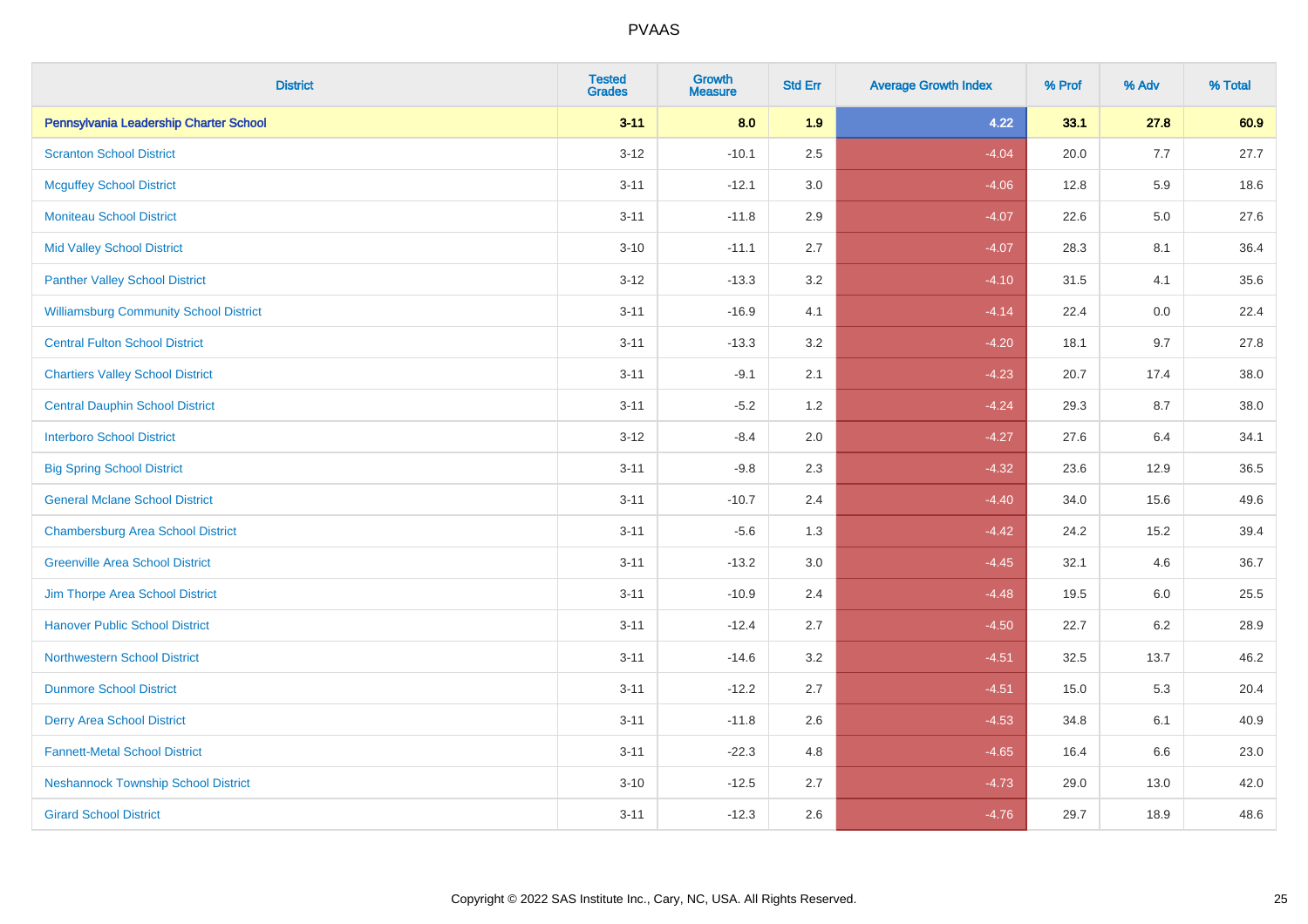| <b>District</b>                                    | <b>Tested</b><br><b>Grades</b> | <b>Growth</b><br><b>Measure</b> | <b>Std Err</b> | <b>Average Growth Index</b> | % Prof | % Adv   | % Total |
|----------------------------------------------------|--------------------------------|---------------------------------|----------------|-----------------------------|--------|---------|---------|
| Pennsylvania Leadership Charter School             | $3 - 11$                       | 8.0                             | 1.9            | 4.22                        | 33.1   | 27.8    | 60.9    |
| Lehigh Valley Charter High School For The Arts     | $9 - 10$                       | $-11.8$                         | 2.5            | $-4.76$                     | 28.9   | 5.7     | 34.6    |
| <b>West Mifflin Area School District</b>           | $3 - 12$                       | $-11.9$                         | 2.5            | $-4.77$                     | 15.9   | 4.0     | 19.9    |
| <b>Chartiers-Houston School District</b>           | $3 - 10$                       | $-16.5$                         | 3.5            | $-4.79$                     | 26.3   | $6.6\,$ | 32.9    |
| <b>Executive Education Academy Charter School</b>  | $3 - 10$                       | $-14.6$                         | 3.0            | $-4.81$                     | 8.5    | 1.2     | 9.8     |
| <b>Trinity Area School District</b>                | $3 - 11$                       | $-8.7$                          | 1.8            | $-4.87$                     | 20.9   | $9.8\,$ | 30.8    |
| Meyersdale Area School District                    | $3 - 11$                       | $-16.1$                         | 3.3            | $-4.94$                     | 20.3   | 5.8     | 26.1    |
| <b>East Lycoming School District</b>               | $3 - 11$                       | $-10.9$                         | 2.1            | $-5.08$                     | 22.5   | 8.2     | 30.8    |
| <b>Wilkes-Barre Area School District</b>           | $3 - 11$                       | $-12.4$                         | 2.4            | $-5.18$                     | 14.2   | 3.7     | 17.9    |
| <b>Bristol Township School District</b>            | $3 - 11$                       | $-7.4$                          | 1.4            | $-5.32$                     | 13.8   | 4.6     | 18.4    |
| Philadelphia Academy Charter School                | $3 - 11$                       | $-14.7$                         | 2.7            | $-5.42$                     | 21.6   | 3.9     | 25.5    |
| <b>Washington School District</b>                  | $3 - 11$                       | $-15.9$                         | 2.9            | $-5.44$                     | 12.9   | 1.7     | 14.7    |
| <b>Lincoln Park Performing Arts Charter School</b> | $7 - 11$                       | $-14.9$                         | 2.7            | $-5.45$                     | 39.3   | $8.9\,$ | 48.2    |
| <b>Frazier School District</b>                     | $3 - 11$                       | $-18.9$                         | 3.4            | $-5.49$                     | 18.3   | 1.4     | 19.7    |
| <b>Aliquippa School District</b>                   | $3 - 11$                       | $-20.0$                         | 3.6            | $-5.54$                     | 1.7    | 0.0     | 1.7     |
| <b>Central Cambria School District</b>             | $3 - 11$                       | $-12.7$                         | 2.3            | $-5.61$                     | 19.4   | 7.4     | 26.9    |
| <b>Coatesville Area School District</b>            | $3 - 11$                       | $-9.5$                          | 1.6            | $-5.81$                     | 12.8   | 3.3     | 16.2    |
| <b>New Castle Area School District</b>             | $3 - 12$                       | $-13.6$                         | 2.3            | $-5.99$                     | 17.6   | 2.0     | 19.5    |
| <b>Kennett Consolidated School District</b>        | $3 - 11$                       | $-10.4$                         | 1.7            | $-6.27$                     | 28.7   | 14.0    | 42.7    |
| <b>Big Beaver Falls Area School District</b>       | $3 - 11$                       | $-17.9$                         | 2.8            | $-6.27$                     | 9.4    | 2.8     | 12.2    |
| <b>Hempfield Area School District</b>              | $3 - 12$                       | $-10.2$                         | 1.6            | $-6.37$                     | 28.1   | 19.2    | 47.3    |
| York Co School Of Technology                       | $9 - 12$                       | $-10.9$                         | 1.6            | $-6.79$                     | 22.6   | 4.0     | 26.6    |
| <b>Greater Latrobe School District</b>             | $3 - 11$                       | $-14.1$                         | 2.0            | $-7.14$                     | 41.0   | 12.6    | 53.6    |